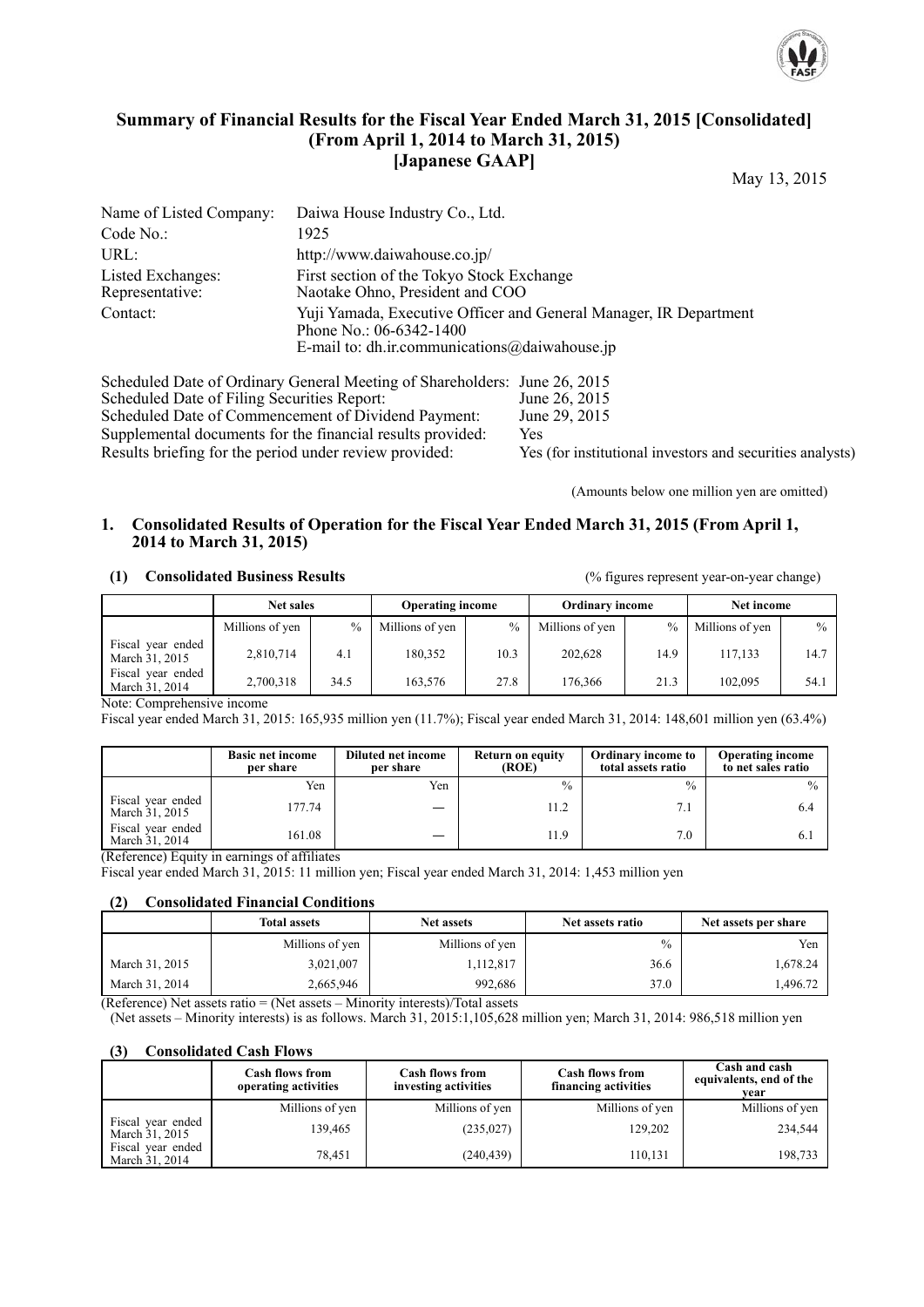#### **2. Dividends**

|                                                     |                                      |                                       | Dividend per share                   |                                |        | <b>Total</b>          | <b>Dividend</b>                | Dividends to                       |
|-----------------------------------------------------|--------------------------------------|---------------------------------------|--------------------------------------|--------------------------------|--------|-----------------------|--------------------------------|------------------------------------|
|                                                     | End of<br>$1st$ quarter<br>(June 30) | End of<br>$2nd$ quarter<br>(Sept. 30) | End of<br>$3rd$ quarter<br>(Dec. 31) | Fiscal<br>vear-end<br>March 31 | Annual | dividends<br>(annual) | payout ratio<br>(consolidated) | net assets ratio<br>(consolidated) |
|                                                     | Yen                                  | Yen                                   | Yen                                  | Yen                            | Yen    | Millions of yen       | $\frac{0}{0}$                  | $\frac{0}{0}$                      |
| Fiscal year ended<br>March 31, 2014                 | __                                   | 20.00                                 | —                                    | 30.00                          | 50.00  | 32,956                | 31.0                           | 3.6                                |
| Fiscal year ended<br>March 31, 2015                 | _                                    | 25.00                                 |                                      | 35.00                          | 60.00  | 39,535                | 33.8                           | 3.8                                |
| Fiscal year ending<br>March 31, 2016<br>(forecasts) | __                                   | 30.00                                 | __                                   | 40.00                          | 70.00  |                       | 36.9                           |                                    |

Note: Cash dividends for the fiscal year ended March 31, 2016 comprise: ¥30.00 per share as an ordinary dividend, and ¥10.00 per share as the 60<sup>th</sup> anniversary commemorative dividend.

#### **3. Consolidated Business Forecasts for the Fiscal Year Ending March 31, 2016 (From April 1, 2015 to March 31, 2016)**

(% figures represent year-on-year change)

|                    | <b>Net sales</b> |     | <b>Operating income</b> |               | <b>Ordinary income</b> |               | Net income attributable<br>to owners of the parent |      | <b>Basic net</b><br>income per<br>share |
|--------------------|------------------|-----|-------------------------|---------------|------------------------|---------------|----------------------------------------------------|------|-----------------------------------------|
|                    | Millions of yen  |     | % Millions of yen       | $\frac{0}{0}$ | Millions of yen        | $\frac{9}{6}$ | Millions of yen                                    | $\%$ | Yen                                     |
| Fiscal year ending |                  |     |                         |               |                        |               |                                                    |      |                                         |
| March 31, 2016     | 3.000.000        | 6.7 | 200.000                 | 10.9          | 192,000                | (5.2)         | 125,000                                            | 6.7  | 189.74                                  |

**Notes:** 

- **(1) Changes in Significant Subsidiaries during the Fiscal Year (Changes in specified subsidiaries associated with changes in the scope of consolidation): None**
- **(2) Changes of Accounting Policies Applied, Changes in Accounting Estimates and Retrospective Restatement** 
	- **1) Changes of accounting policies applied due to amendment of accounting standards: Yes**
	- **2) Changes of accounting policies due to reasons other than 1): None**
	- **3) Changes in accounting estimates: None**
	- **4) Retrospective restatement: None**
- **(3) Number of Issued and Outstanding Shares (Common Stock)**

| 1) Number of shares at the end of the period (including treasury stock) |  |                                           |                    |  |  |  |  |
|-------------------------------------------------------------------------|--|-------------------------------------------|--------------------|--|--|--|--|
| As of March 31, 2015                                                    |  | 660,421,851 shares   As of March 31, 2014 | 660,421,851 shares |  |  |  |  |

#### **2) Number of treasury stock at the end of the period**

| Tumber of treasury stock at the end of the perfou |                  |                                           |                  |
|---------------------------------------------------|------------------|-------------------------------------------|------------------|
| 2015<br>As of March 31.                           | 1.619.741 shares | 2014<br>$\lceil$   As of March 31, $\sim$ | $300,280$ shares |
|                                                   |                  |                                           |                  |

#### **3) Average number of shares during the period**

| Fiscal year ended March<br>31.2015 | $\therefore$ $\therefore$ $\therefore$ $\therefore$ $\therefore$ $\therefore$ $\therefore$ $\therefore$ $\therefore$ $\therefore$ $\therefore$ $\therefore$ $\therefore$ $\therefore$ $\therefore$ $\therefore$ $\therefore$ $\therefore$ $\therefore$ $\therefore$ $\therefore$ $\therefore$ $\therefore$ $\therefore$ $\therefore$ $\therefore$ $\therefore$ $\therefore$ $\therefore$ $\therefore$ $\therefore$ $\therefore$ $\therefore$ $\therefore$ $\therefore$ $\therefore$ $\therefore$ | Fiscal year ended March | 633,810,272 shares |
|------------------------------------|--------------------------------------------------------------------------------------------------------------------------------------------------------------------------------------------------------------------------------------------------------------------------------------------------------------------------------------------------------------------------------------------------------------------------------------------------------------------------------------------------|-------------------------|--------------------|

Note: For the number of shares used as the basis of calculating basic net income per share (consolidated), please refer to "(5) Notes to Consolidated Financial Statements (Per Share Information)" in "4. Consolidated Financial Statements" of "the Attached Material" on page 29.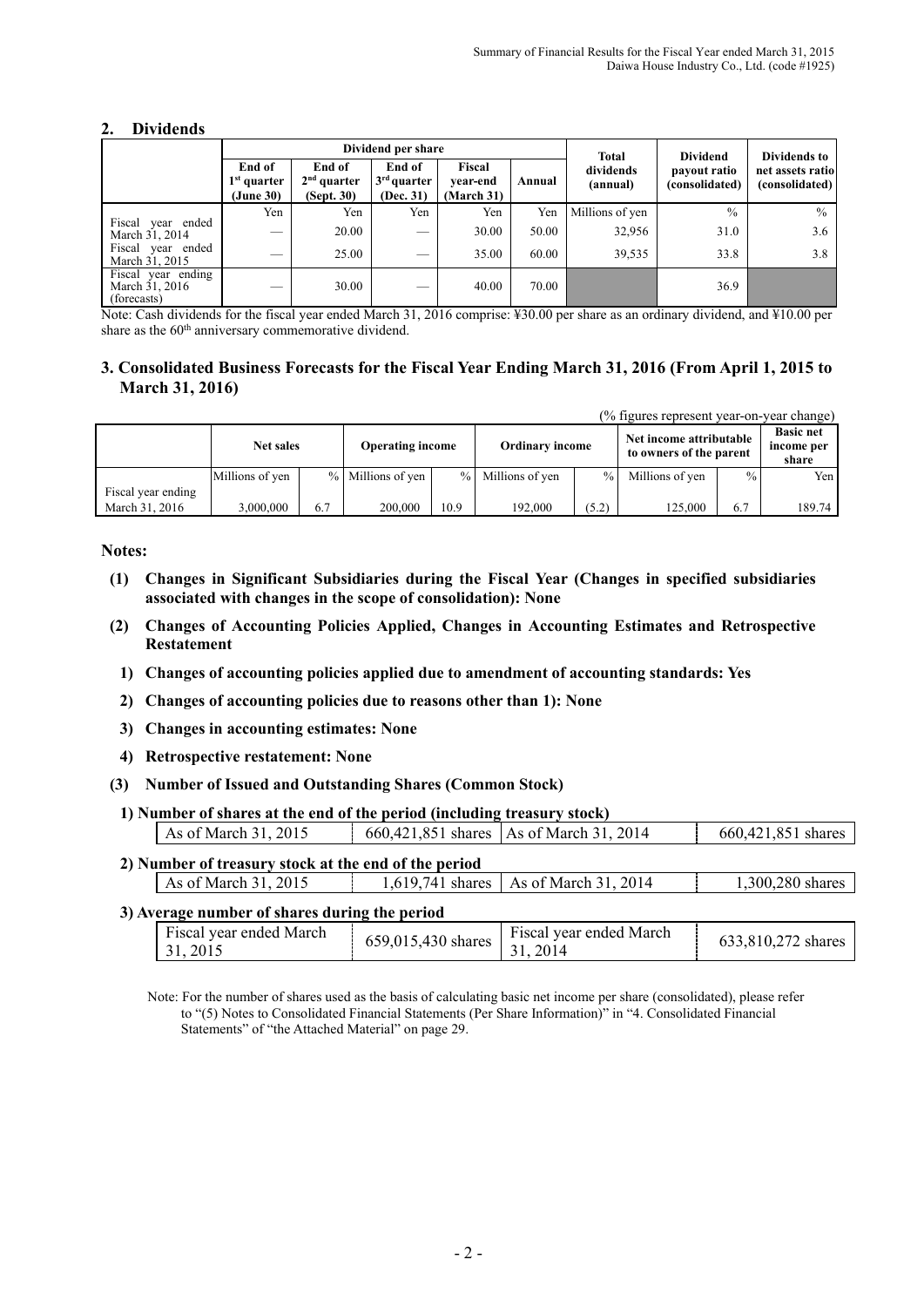$(0, t)$  figures represent year-on-year-on-year-on-year

#### **(Reference) Summary of Non-Consolidated Results of Operation**

**Non-Consolidated Results of Operation for the Fiscal Year Ended March 31, 2015 (From April 1, 2014 to March 31, 2015)** 

#### **(1) Non-Consolidated Business Results**

|                                           |                  |               |                         |      |                        |      | (70 ligules represent year-on-year changes) |      |
|-------------------------------------------|------------------|---------------|-------------------------|------|------------------------|------|---------------------------------------------|------|
|                                           | <b>Net sales</b> |               | <b>Operating income</b> |      | <b>Ordinary income</b> |      | Net income                                  |      |
|                                           | Millions of yen  | $\frac{0}{0}$ | Millions of yen         | $\%$ | Millions of yen        | $\%$ | Millions of yen                             | $\%$ |
| Fiscal<br>ended<br>vear<br>March 31, 2015 | 470,975          | 2.9           | 118.665                 | 14.1 | 150.675                | 19.3 | 96.956                                      | 19.9 |
| Fiscal<br>ended<br>vear<br>March 31, 2014 | .429.886         | 15.4          | 104.030                 | 29.6 | 126.306                | 22.7 | 80,881                                      | 65.2 |

|                                     | <b>Basic net income</b><br>per share | <b>Diluted net income</b><br>per share |
|-------------------------------------|--------------------------------------|----------------------------------------|
|                                     | Yen                                  | Yen                                    |
| Fiscal year ended<br>March 31, 2015 | 147.12                               |                                        |
| Fiscal year ended<br>March 31, 2014 | 127.61                               |                                        |

#### **(2) Non-Consolidated Financial Conditions**

|                | <b>Total assets</b> | <b>Net assets</b> | Net assets ratio | Net assets per share |
|----------------|---------------------|-------------------|------------------|----------------------|
|                | Millions of yen     | Millions of yen   | $\frac{0}{0}$    | Yen                  |
| March 31, 2015 | 2,069,958           | 908,137           | 43.9             | .378.41              |
| March 31, 2014 | .798,797            | 820,683           | 45.6             | ,245.06              |

(Reference) Net assets: March 31, 2015: 908,098 million yen; March 31, 2014: 820,644 million yen

#### **\* Status of auditing procedures**

As of the time when the financial results for the period under review are disclosed, the Group had not completed auditing procedures for the consolidated financial statements as laid down by the Financial Instruments and Exchange Law.

#### **\* Remarks on appropriate use of forecasted results of operation and other special matters (Notes regarding forward-looking statements)**

Consolidated business forecasts are based on assumptions in light of the information available as of the date of announcement of this material and the factors of uncertainty that may possibly impact the future results of operation. These statements do not mean that the Company pledges to realize such statements. Actual results may differ significantly from those presented herein as a consequence of numerous factors such as financial markets, economic conditions, competitor situations and fluctuations in land prices.

Please refer to the section of "(1) Analysis on Business Results" in "1. Analysis on Business Results and Financial Conditions" of "the Attached Material" on page 7 for the suppositions that form the assumptions for business forecasts.

#### **(Obtaining supplementary explanatory materials)**

The Company plans to hold a briefing for institutional investors and securities analysts on May 13, 2015. Relevant financial statements to be handed out at the briefing will be posted on the Company's official website at the same time.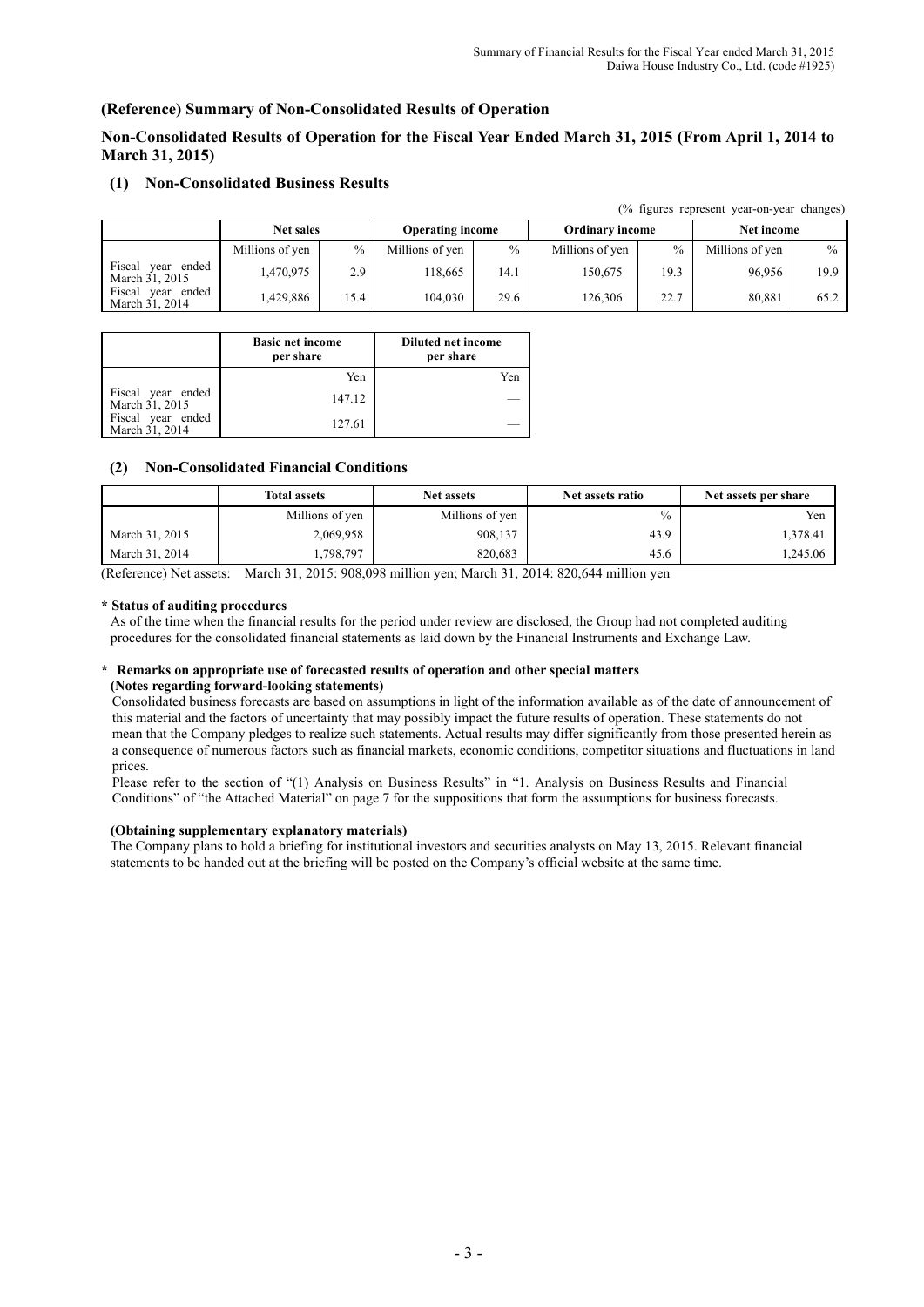# **Contents of the Attached Material**

| (2) Consolidated Statements of Income and Consolidated Statements of Comprehensive Income 17 |
|----------------------------------------------------------------------------------------------|
|                                                                                              |
|                                                                                              |
|                                                                                              |
|                                                                                              |
|                                                                                              |
|                                                                                              |
|                                                                                              |
|                                                                                              |
|                                                                                              |
|                                                                                              |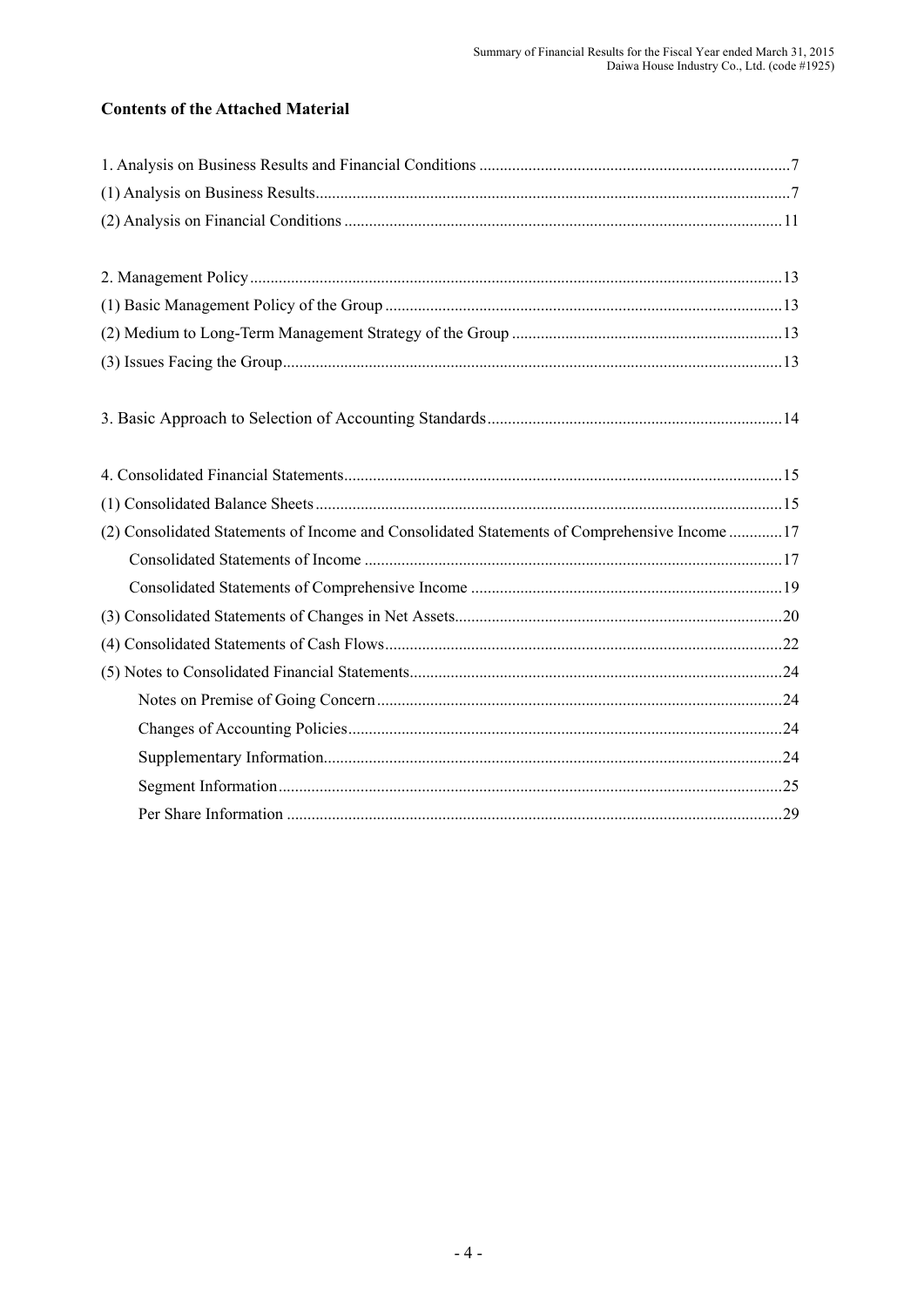# **<Reference Material> Key Performance Indicators**

# **1. Performance Indicators**

| <b>Fiscal years</b>                                                                         | <b>Fiscal year</b><br>ended<br>March 31,<br>2012 | <b>Fiscal year</b><br>ended<br>March 31,<br>2013 | <b>Fiscal year</b><br>ended<br>March 31,<br>2014 | <b>Fiscal year</b><br>ended<br>March 31,<br>2015 | <b>Forecast for</b><br>the fiscal<br>vear<br>ending<br>March 31,<br>2016 |
|---------------------------------------------------------------------------------------------|--------------------------------------------------|--------------------------------------------------|--------------------------------------------------|--------------------------------------------------|--------------------------------------------------------------------------|
| Net sales (millions of yen)                                                                 | 1,848,797                                        | 2,007,989                                        | 2,700,318                                        | 2,810,714                                        | 3,000,000                                                                |
| Cost of sales (millions of yen)                                                             | 1,468,844                                        | 1,592,218                                        | 2,192,414                                        | 2,269,846                                        | 2,405,000                                                                |
| Selling, general and administrative<br>expenses (millions of yen)                           | 264,996                                          | 287,746                                          | 344,326                                          | 360,516                                          | 395,000                                                                  |
| Operating income (millions of yen)                                                          | 114,955                                          | 128,024                                          | 163,576                                          | 180,352                                          | 200,000                                                                  |
| Ordinary income (millions of yen)                                                           | 108,506                                          | 145,395                                          | 176,366                                          | 202,628                                          | 192,000                                                                  |
| Net income (millions of yen)                                                                | 33,200                                           | 66,274                                           | 102,095                                          | 117,133                                          |                                                                          |
| Net income attributable to owners of the<br>parent (millions of yen)                        |                                                  |                                                  |                                                  |                                                  | 125,000                                                                  |
| Basic net income per share (yen)                                                            | 57.36                                            | 114.52                                           | 161.08                                           | 177.74                                           | 189.74                                                                   |
| Return on equity (ROE) $(\% )$                                                              | 5.1                                              | 9.5                                              | 11.9                                             | 11.2                                             |                                                                          |
| Ordinary income to total assets ratio $(\%)$                                                | 5.4                                              | 6.5                                              | 7.0                                              | 7.1                                              |                                                                          |
| Dividend per share (yen)                                                                    | 25                                               | 35                                               | 50                                               | 60                                               | 70                                                                       |
| (of which interim dividend per share)                                                       | $\left( \right)$                                 | $(-)$                                            | (20)                                             | (25)                                             | (30)                                                                     |
| Total annual dividends (millions of yen)                                                    | 14,467                                           | 20,253                                           | 32,956                                           | 39,535                                           |                                                                          |
| Dividend payout ratio (%)                                                                   | 43.6                                             | 30.6                                             | 31.0                                             | 33.8                                             | 36.9                                                                     |
| Dividends to net assets ratio $(\% )$                                                       | 2.2                                              | 2.9                                              | 3.6                                              | 3.8                                              |                                                                          |
| Total assets (millions of yen)                                                              | 2,086,097                                        | 2,371,238                                        | 2,665,946                                        | 3,021,007                                        |                                                                          |
| Net assets (millions of yen)                                                                | 657,891                                          | 734,883                                          | 992,686                                          | 1,112,817                                        |                                                                          |
| Net assets ratio $(\%)$                                                                     | 31.5                                             | 30.9                                             | 37.0                                             | 36.6                                             |                                                                          |
| Net assets per share (yen)                                                                  | 1,135.46                                         | 1,267.77                                         | 1,496.72                                         | 1,678.24                                         |                                                                          |
| Depreciation (millions of yen)                                                              | 43,790                                           | 45,836                                           | 48,533                                           | 53,283                                           | 61,000                                                                   |
| Net increase in property, plant and<br>equipment and intangible assets<br>(millions of yen) | 103,604                                          | 121,383                                          | 217,358                                          | 274,990                                          | 200,000                                                                  |
| Cash flows from operating activities<br>(millions of yen)                                   | 248,771                                          | 164,247                                          | 78,451                                           | 139,465                                          |                                                                          |
| Cash flows from investing activities<br>(millions of yen)                                   | (117,226)                                        | (140, 736)                                       | (240, 439)                                       | (235, 027)                                       |                                                                          |
| Cash flows from financing activities<br>(millions of yen)                                   | (28,766)                                         | (28, 633)                                        | 110,131                                          | 129,202                                          |                                                                          |
| Cash and cash equivalents, end of year<br>(millions of yen)                                 | 248,712                                          | 245,037                                          | 198,733                                          | 234,544                                          |                                                                          |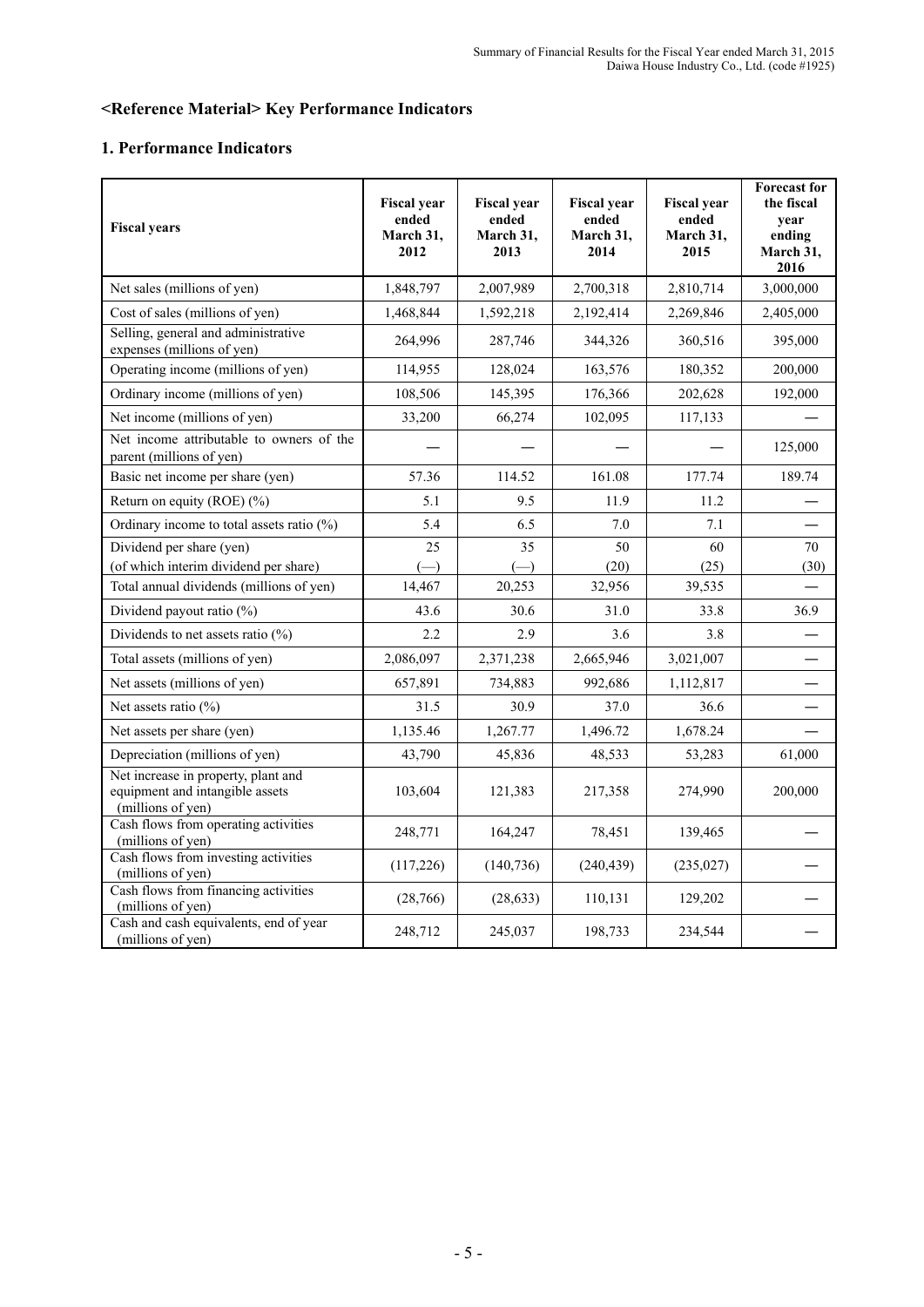|                             | <b>Fiscal years</b>                           | <b>Fiscal</b> year<br>ended<br>March 31,<br>2012 | <b>Fiscal year</b><br>ended<br>March 31,<br>2013 | <b>Fiscal year</b><br>ended<br>March 31,<br>2014 | <b>Fiscal year</b><br>ended<br>March 31,<br>2015 | (Millions of yen)<br><b>Forecast</b> for<br>the fiscal<br>year ending<br>March 31,<br>2016 |
|-----------------------------|-----------------------------------------------|--------------------------------------------------|--------------------------------------------------|--------------------------------------------------|--------------------------------------------------|--------------------------------------------------------------------------------------------|
|                             | Net sales                                     | 1,848,797                                        | 2,007,989                                        | 2,700,318                                        | 2,810,714                                        | 3,000,000                                                                                  |
|                             | Single-Family Houses                          | 336,364                                          | 351,157                                          | 394,481                                          | 375,343                                          | 376,000                                                                                    |
|                             | <b>Rental Housing</b>                         | 526,755                                          | 592,568                                          | 688,756                                          | 772,955                                          | 850,000                                                                                    |
|                             | Condominiums                                  | 128,872                                          | 156,795                                          | 242,792                                          | 231,344                                          | 255,000                                                                                    |
| Sales by segment            | <b>Existing Home Business</b>                 | 68,140                                           | 76,473                                           | 86,702                                           | 91,664                                           | 95,000                                                                                     |
|                             | <b>Commercial Facilities</b>                  | 306,934                                          | 347,234                                          | 421,981                                          | 456,218                                          | 475,000                                                                                    |
|                             | Logistics, Business & Corporate<br>Facilities | 257,000                                          | 251,463                                          | 592,190                                          | 581,569                                          | 670,000                                                                                    |
|                             | <b>Other Businesses</b>                       | 312,928                                          | 335,386                                          | 393,944                                          | 426,512                                          | 430,000                                                                                    |
|                             | Adjustments                                   | (88, 198)                                        | (103,089)                                        | (120, 531)                                       | (124, 893)                                       | (151,000)                                                                                  |
|                             | Operating income                              | 114,955                                          | 128,024                                          | 163,576                                          | 180,352                                          | 200,000                                                                                    |
|                             | Single-Family Houses                          | 11,010                                           | 12,587                                           | 13,389                                           | 8,841                                            | 9,000                                                                                      |
|                             | Rental Housing                                | 52,997                                           | 52,278                                           | 64,279                                           | 69,597                                           | 76,000                                                                                     |
|                             | Condominiums                                  | 3,770                                            | 9,968                                            | 10,705                                           | 10,819                                           | 14,000                                                                                     |
|                             | <b>Existing Home Business</b>                 | 4,536                                            | 6,134                                            | 9,311                                            | 9,976                                            | 10,000                                                                                     |
|                             | <b>Commercial Facilities</b>                  | 33,163                                           | 45,946                                           | 60,764                                           | 67,279                                           | 68,000                                                                                     |
| Operating income by segment | Logistics, Business & Corporate<br>Facilities | 25,895                                           | 20,689                                           | 26,934                                           | 38,444                                           | 48,000                                                                                     |
|                             | Other Businesses                              | 8,265                                            | 9,607                                            | 14,082                                           | 10,288                                           | 11,000                                                                                     |
|                             | Adjustments                                   | (24, 684)                                        | (29, 187)                                        | (35, 891)                                        | (34, 894)                                        | (36,000)                                                                                   |

# **2. Sales and Operating Income by Segment**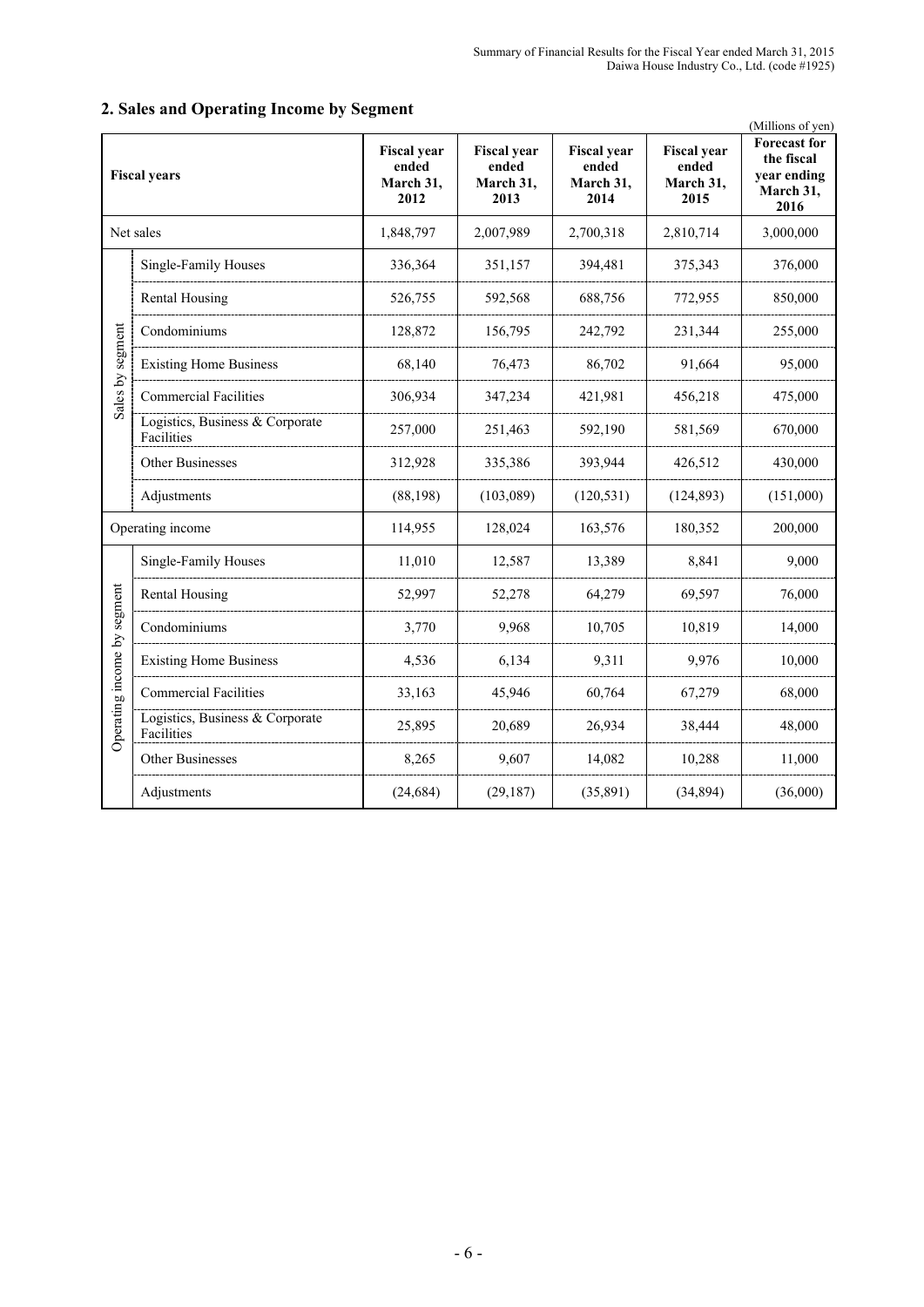# **1. Analysis on Business Results and Financial Conditions**

#### **(1) Analysis on Business Results**

### **(Business results for the reporting fiscal year)**

The Japanese economy continued to follow a course of gradual recovery through the fiscal year ended March 2015. Consumer spending, housing construction, and other indicators remained sluggish due to the increase in consumption tax rates in Japan. However, other government policies spurred improvements in hiring and payrolls, while the devaluation of the yen and lower crude oil prices helped improve corporate earnings.

In April 2014, Japan's government enacted two policies to help the housing industry recover from the effects of the consumption tax increase. The first policy was the introduction of higher tax credits on home loans, while the second policy was to establish a new housing subsidy. Despite these two policies, the industry was unable to avoid the impact of the consumption tax increase, resulting in a year-on-year decrease in new housing starts from April 2014 to February 2015.

In light of these circumstances, the Daiwa House Group has been engaged in strategies to accelerate growth for our domestic core businesses, including active investments in real estate development projects. We have based these efforts on 3G&3S for the Next Step (\*), the Daiwa House Group's Fourth Medium-Term Management Plan, which will conclude in March 2016.

The Group has looked to grow its revenue base overseas with the May 2014 launch of the Berkeley Project in Tarrant County, Texas, U.S.A. This business is a joint venture with Lincoln Property Company, a major realestate company. During November 2014, the Group launched the Water's Edge Project in Dallas, Texas, U.S.A.—another joint venture with Lincoln.

The Group has taken measures to diversify our business. In March 2015, we merged Daiyoshi Trust Co., Ltd. and Tomo Co., Ltd., naming this new company Daiwa House Parking Co., Ltd. This move should further strengthen our ability to compete in the parking business, as well as lead further growth through the focus of management resources.

As a result, the Daiwa House Group recorded consolidated net sales of 2,810,714 million yen, (+4.1% year on year) for the fiscal year under review. Operating income was 180,352 million yen (+10.3 % year on year), while ordinary income amounted to 202,628 million yen (+14.9% year on year). The Group posted net income of 117,133 million yen (+14.7% year on year).

\*3G&3S consists of the 3G Strategies that have driven growth to date: Group (sustain growth across the entire group), Global (accelerate global development), and Great (improve management foundation to become an excellent company). The 3S part of this plan serves as our basic stance for executing these strategies, namely, Speed (speed is the ultimate service), Safety (offer products that provide safety and comfort to customers), and Sustainability (seriously address the environment and aging population in preparation for a sustainable society).

Results by business segment were as follows:

# **Single-Family Houses Business**

During the fiscal year, we took an intensive approach to creating customer living spaces and expanding our lineup of attractive products. At the same time, we pursued a course of community-centric business as another element designed to increase revenues in our Single-Family Houses Business.

In April 2014, we introduced the TRYe Lab on the grounds of our Tokyo Headquarters. This initiative provides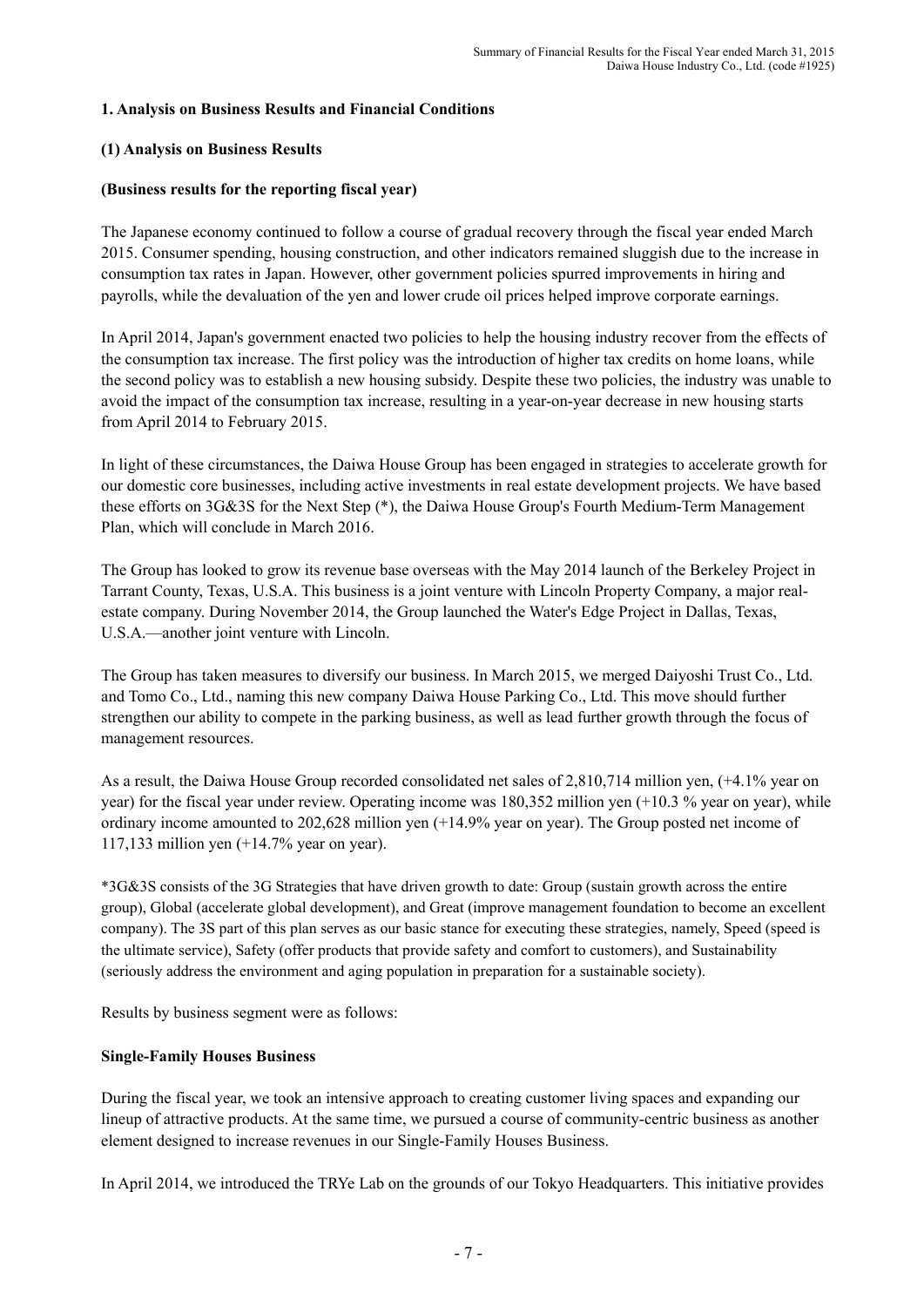customers a space to learn more and become more excited about home technologies and trends. The TRYe Lab is a new concept that enables consumers to "try on" a custom-ordered home by using virtual technologies that allow customers a chance to experience their new living spaces. TRYe Lab has been a success in attracting large number of customers.

We continued to expand our lineup of offerings and improve existing products to generate more orders. We focused on our high-end single-family xevo Σ (xevo sigma) product, while also selling xevo TILE (complete tile exterior single-family home), xevo GranWood One-Story Living (a one-story product extension of our woodconstructed houses), and xevo GranWood Urban Living (three-story wood-constructed home).

During February 2015, our xevo Σ product won the Most Outstanding Award at the 2014 Nikkei Superior Products & Services Awards. These awards are sponsored by the Nikkei Inc. in recognition of technological excellence and innovation in products and services.

In our town planning projects, we have promoted the development of smart cities such as SMAxECO City Yoshikawa Minami (Saitama), SMAxECO City Sagamihara Hikarigaoka (Kanagawa), and SMAxECO City Tsukuba Science (Ibaraki).

However, the negative impact of Japan's consumption tax increase in the period after front-loaded purchases in advance of the rate change and other factors led to segment net sales of 375,343 million yen (-4.9% year on year). Operating income amounted to 8,841 million yen (-34.0% year on year).

# **Rental Housing Business**

After setting up 15 new operational bases in the fiscal year under review, our Rental Housing Business activities extend to a total of 151 locations, tied to local communities and interests.

In January 2015, we sponsored tax planning seminars addressing the increase in inheritance taxes and the use of rental property management and asset inheritance tax-planning vehicles. These seminars were conducted throughout Japan, received as valuable information by land owners and their families.

During September 2014, we remodeled the D-room Plaza Hall, a rental property experience facility set up within our General Research Institute in Nara Prefecture. This facility was reopened with a new technology hall. In addition to traditional experience facility, we are introducing detailed technologies by means of which we are promoting greater understanding on the part of owners and residents of the functionality of the Daiwa House rental houses, working to expand our earnings in this segment.

As a result, net sales amounted to 772,955 million yen (+12.2% year on year), while operating income amounted to 69,597 million yen (+8.3% year on year).

# **Condominium Business**

In our Condominium Business, we are working to offer condominiums with high asset value for the benefit of our customers and local communities. In pursuit of this mission, we have incorporated more local community relationships into our business strategies.

In July 2014, we experienced a sellout in one day of entire 144 units at our Hibarigaoka Fields Ichibancho (Tokyo)\* condominiums. This was the first 2014 project in excess of 100 units in the Tokyo metropolitan area that had a same-day sellout when all units were offered at once.

Prior to the March 2015 opening of the Hokuriku Shinkansen (bullet train) rail line, we completed construction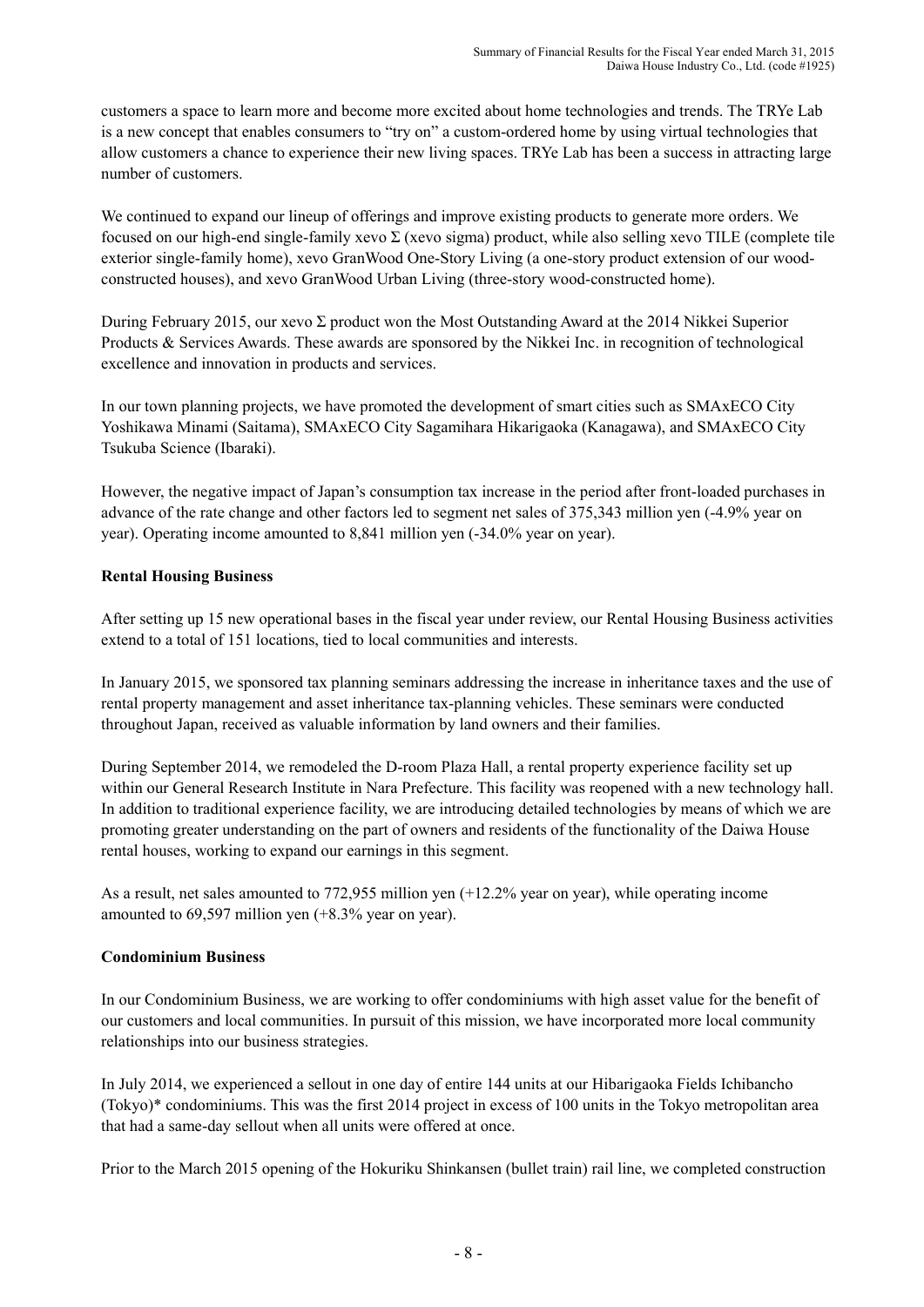of the PREMIST Kanazawa Station West and PREMIST Kanazawa Station West II projects. Both projects experienced same-day sellouts when made open to the public.

However, owing to year-on-year declines in the number of units in construction completions, net sales were 231,344 million yen (-4.7 % year on year). However, operating income amounted to 10,819 million yen (+1.1 % year on year).

\* Joint project between Daiwa House Industry Co., Ltd., Cosmos Initia Co. Ltd., and Orix Real Estate Corporation.

### **Existing Home Business**

In our Existing Home Business, we worked to strengthen relations with single-family and rental property owners by offering property inspection and examination services.

We also provided regular opportunities to offer expert advice from employees in inspection, design, construction fields, and other technical departments as part of our promotional activities in each region.

Regarding unoccupied houses, we opened the Reform Salon Matsudo (Chiba) and Reform Salon Kawanishi (Hyogo) in February 2015 as specialty remodeling showrooms. We also remodeled our Reform Salon Konandai in Kanagawa. These activities have provided us with a chance to work more closely aligned to local needs. These facilities have proven to be popular in their locales, and we have been using them to reinvigorate the multi-unit housing and existing home markets in these areas.

As a result, net sales for the Existing Home Business segment amounted to 91,664 million yen (+5.7% year on year). The segment recorded operating income in the amount of 9,976 million yen (+7.1% year on year).

#### **Commercial Facilities Business**

During the fiscal year under review, this segment worked to create stronger relationships with owners, improve the build quality and details for large-scale developments, and offer more ideas that leverage the unique local features of each facility to increase orders.

Daiwa Lease Co., Ltd. began construction on urban shopping mall BiVi projects, including BiVi Senriyama (Osaka), BiVi Tsukuba (Ibaraki), and BiVi Hiji (Oita). We also began work on Frespo suburban shopping mall projects, including Frespo Megumino (Hokkaido), Frespo Shibata (Niigata), and Frespo Rokuchonomeminamimachi (Miyagi). In such ways, we are expanding our commercial facilities throughout Japan.

As a result, Commercial Facilities Business segment net sales amounted to 456,218 million yen (+8.1%year on year). The segment recorded operating income in the amount of 67,279 million yen (+10.7% year on year).

# **Logistics, Business and Corporate Facilities Business**

In this segment, we have been working to leverage our expertise in logistics facilities, medical and nursing facilities, food facilities, and other fields to offer clients proposals for valuable projects.

We continue to work to increase orders for large-scale properties, particularly those in large metropolitan areas. During fiscal 2013, we launched a new logistics facilities brand, DPL (D-Project Logistics), actively engaging in the development of multi-tenant logistics facilities and producing new concepts to grow our business.

During October 2014, we entered into a joint logistics business with Fast Retailing Co., Ltd., beginning construction of a dedicated logistics warehouse for that company in November 2014. We are engaged in a number of projects to generate more efficient logistics, including forming our first-ever private REIT to operate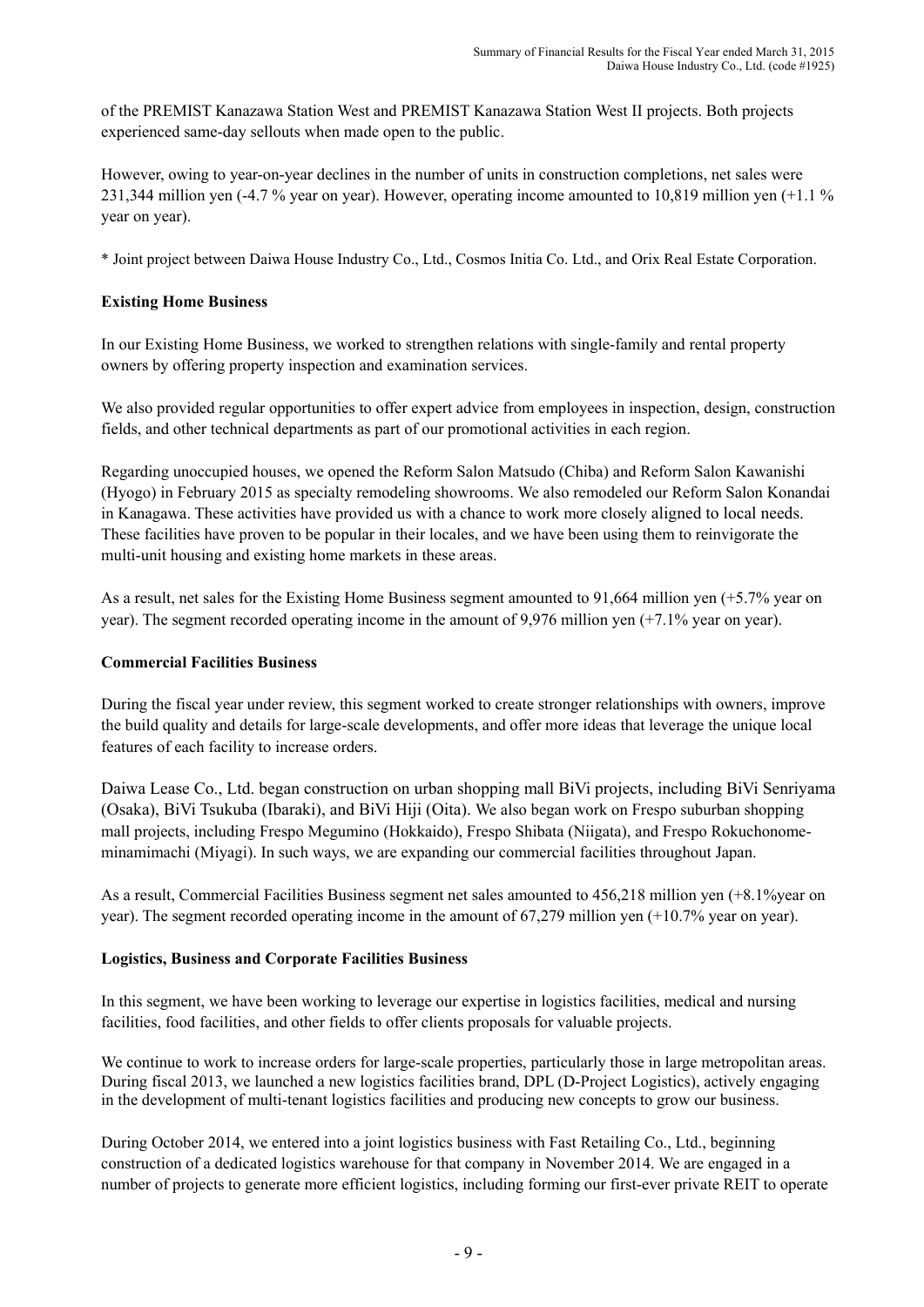a logistics business together with Fast Retailing. We are also working on projects to support new logistics schemes capable of responding to diverse customer needs.

As a result, net sales for this segment amounted to 581,569 million yen (-1.8% year on year). Operating income, however, amounted to 38,444 million yen (+42.7% year on year).

#### **Other Businesses**

Our Environment and Energy Business Division launched operations of solar power generation facilities at 36 locations during the fiscal year under review, including the DREAM Solar Fukuoka Wakamiya I and DREAM Solar Natsumidai I & II (Nara) and the DREAM Solar Tosa Royal Hotel (Kochi). Up to date, the Daiwa House Group is operating a total of 86 solar power generating facilities throughout Japan.

In the Fitness Club Division, we opened NAS KIDS UNIVERSITY MITAKA in Tokyo, our second such specialized educational childcare facility. Including the new Sports Club NAS Park Place Oita, the Daiwa House Group opened five large sports complexes during the fiscal year under review, reaching a total 68 locations throughout Japan.

Our City Hotels Division operates 39 locations in Japan, including the newly opened Daiwa Roynet Hotel Numazu (Shizuoka) in April 2014, part of the Plaza Verde integrated convention facility managed by Shizuoka Prefecture and Numazu City.

As a result, net sales for this segment amounted to 426,512 million yen (+8.3% year on year). Operating income was 10,288 million yen (-26.9% year on year).

#### **(Business Prospects for Fiscal 2015)**

The Japanese economy is expected to enter a gradually improving cycle of business growth, led by reduced manufacturing costs resulting from lower oil prices, and steady consumer demand owing to improving employment and personal incomes. Meanwhile, there are some concerns with the risk that economic recession overseas will make an impact on Japanese domestic business.

The future trend of the housing industry, meanwhile, remains difficult to forecast. On one hand, the increase in consumption tax rates to 10% original scheduled for October 2015 has been delayed until April 2017. At the same time, Japan's government is enacting policies to stimulate the housing market, including eco points for energy efficient homes and expanded tax exemptions and deferments for gift taxes. While these factors point to a recovery in housing starts, mortgage interest rate trends and other factors have clouded the picture.

In the face of these economic conditions, the Daiwa House Group plans to improve its earnings power through two initiatives under the growth strategies in the Group's Fourth Medium-Term Management Plan. The first strategy is strengthening and expanding our presence in the value chain that encompasses the business cycle of development, construction, sales, management and operations. The second is strengthening products and services that respond to social changes, including Japan's aging population and concerns for safety and the environment. We intend to do this in each of our core businesses: Single-family houses, rental housing, condominiums, existing home business, commercial facilities, logistics, business and corporate facilities. We also plan to enhance businesses by tying to our core businesses with the diversified businesses such as resort hotels and sports life business and environment and energy business.

In overseas businesses, we plan to accelerate our expansion in newly emerging economies, including ASEAN, while at the same time to develop our real estate business in the United States and other countries and areas.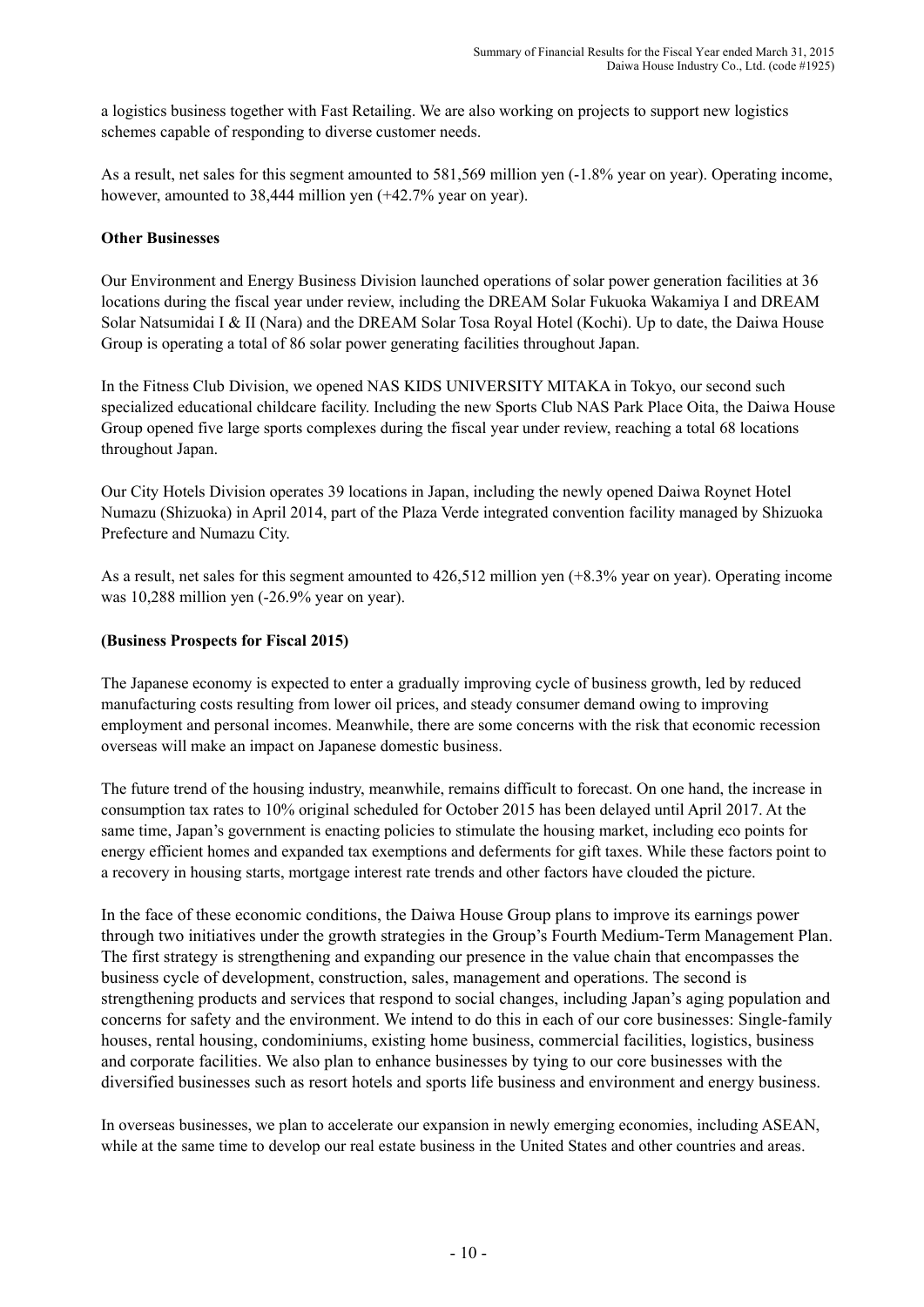Given the preceding, we forecast fiscal 2015 net sales in the amount of 3,000 billion yen, with operating income of 200 billion yen, ordinary income of 192 billion yen, and net income attributable to owners of the parent of 125 billion yen.

# **(2) Analysis on Financial Conditions**

# **1. Financial Position**

Total assets as of the end of the consolidated reporting fiscal year amounted to 3,021,007 million yen, an increase of 355,060 million yen compared to 2,665,946 million yen in total assets at the end of the prior consolidated fiscal year. This increase was mainly due to an increase of 143,111 million yen in inventories due to purchases of real estate for sale (in process), an increase of 126,234 million yen in property, plant and equipment, due to acquisitions of real estate for investment, and a 53,956 million yen increase in investment securities, owing to market price increases.

Total liabilities as of the end of the consolidated reporting fiscal year amounted to 1,908,190 million yen, representing a 234,929 million yen increase compared to 1,673,260 million yen in total liabilities at the end of the prior consolidated fiscal year. The main factor behind this increase was a fund procurement by loans and issuances of commercial paper.

Total net assets as of the end of consolidated reporting fiscal year amounted to 1,112,817 million yen, an increase of 120,130 million yen compared to 992,686 million yen in total net assets at the end of the prior consolidated fiscal year. This increase was mainly due to 117,133 million yen in net income and increases in valuation difference on available-for-sale securities.

The net assets ratio as of March 31, 2015 was 36.6%, virtually unchanged from 37.0% at the end of the previous fiscal year.

# **2. Cash Flows during the Reporting Fiscal Year**

With regard to cash and cash equivalents ("cash") for the reporting fiscal year, net cash provided by operating activities stood at 139,465 million yen, while net cash used in investing activities came to 235,027 million yen, and net cash provided by financing activities was 129,202 million yen. In total, the net increase in cash and cash equivalents was 35,810 million yen. Consequently, cash and cash equivalents at the end of the reporting fiscal year amounted to 234,544 million yen.

# **(Cash flows from operating activities)**

During the reporting fiscal year, net cash provided by operating activities stood at 139,465 million yen (+77.8% year on year). This was mainly the result of the posting of income before income taxes and minority interests for the reporting period of 201,091 million yen and an increase in notes and accounts payable-trade, including accounts payable for construction contracts and advance received on uncompleted construction.

# **(Cash flows from investing activities)**

During the reporting fiscal year, net cash used in investing activities was 235,027 million yen (compared with 240,439 million yen used in the previous fiscal year). This was primarily the result of acquisition of property, plant and equipment, including rental real estates, and investments in real estate development.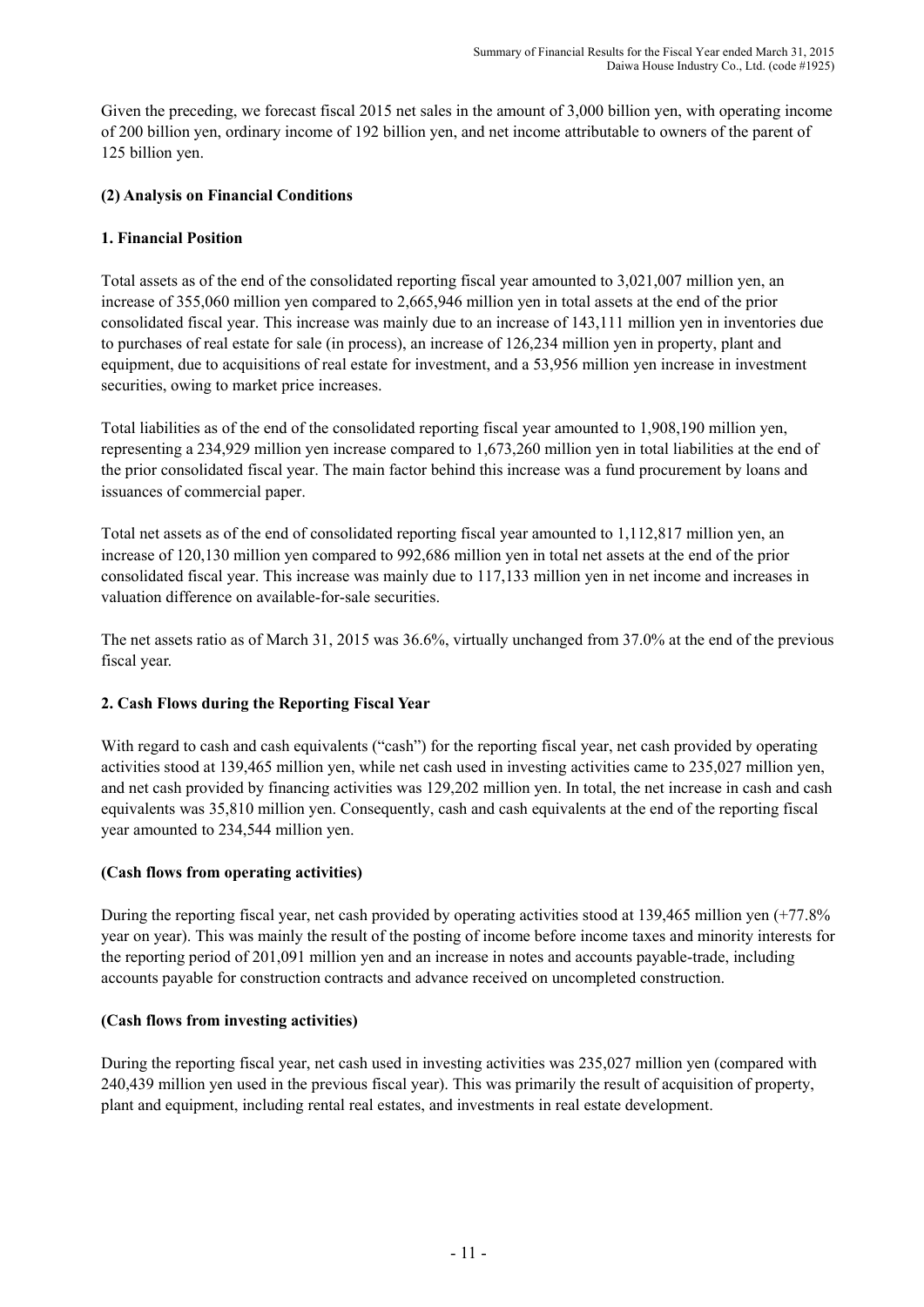### **(Cash flows from financing activities)**

During the reporting fiscal year, net cash provided by financing activities was 129,202 million yen (+17.3% year on year). This was primarily the result of procurement by loans payable and issuance of commercial papers.

#### **3. Cash Flow Indicators**

|                                             | Fiscal year ended<br>March 31, 2013 | 31, 2014  | Fiscal year ended March Fiscal year ended March<br>31, 2015 |
|---------------------------------------------|-------------------------------------|-----------|-------------------------------------------------------------|
| Net assets ratio                            | 30.9%                               | 37.0%     | 36.6%                                                       |
| Net assets ratio on market-<br>value basis  | 44.4%                               | 43.3%     | 51.7%                                                       |
| Repayment years of<br>interest-bearing debt | 2.3 years                           | 5.0 years | 4.0 years                                                   |
| Interest coverage ratio                     | 46.2                                | 279       | 46.2                                                        |

\* The standards for the indicators are as follows. All have been computed based on consolidated financial figures.

Net assets ratio: (Net assets – Minority interests)/Total assets

Net assets ratio on market-value basis: Total market capitalization/Total assets

Repayment years of interest-bearing debt: Interest-bearing liabilities/Operating cash flows

Interest coverage ratio: Operating cash flows/Interest expenses

Total market capitalization: Closing stock price at the fiscal year-end × Number of shares issued at the fiscal year-end (after deduction of treasury stock)

Operating cash flows: Net cash provided by (used in) operating activities on the Consolidated Statements of Cash Flows

Interest expenses: Interest expenses paid on the Consolidated Statements of Cash Flows

# **4. Outlook on Financial Conditions for the Fiscal Year Ending March 31, 2016 (Consolidated)**

For the full fiscal year ending March 31, 2016, we expect capital investments of 200 billion yen and depreciation of 61 billion yen.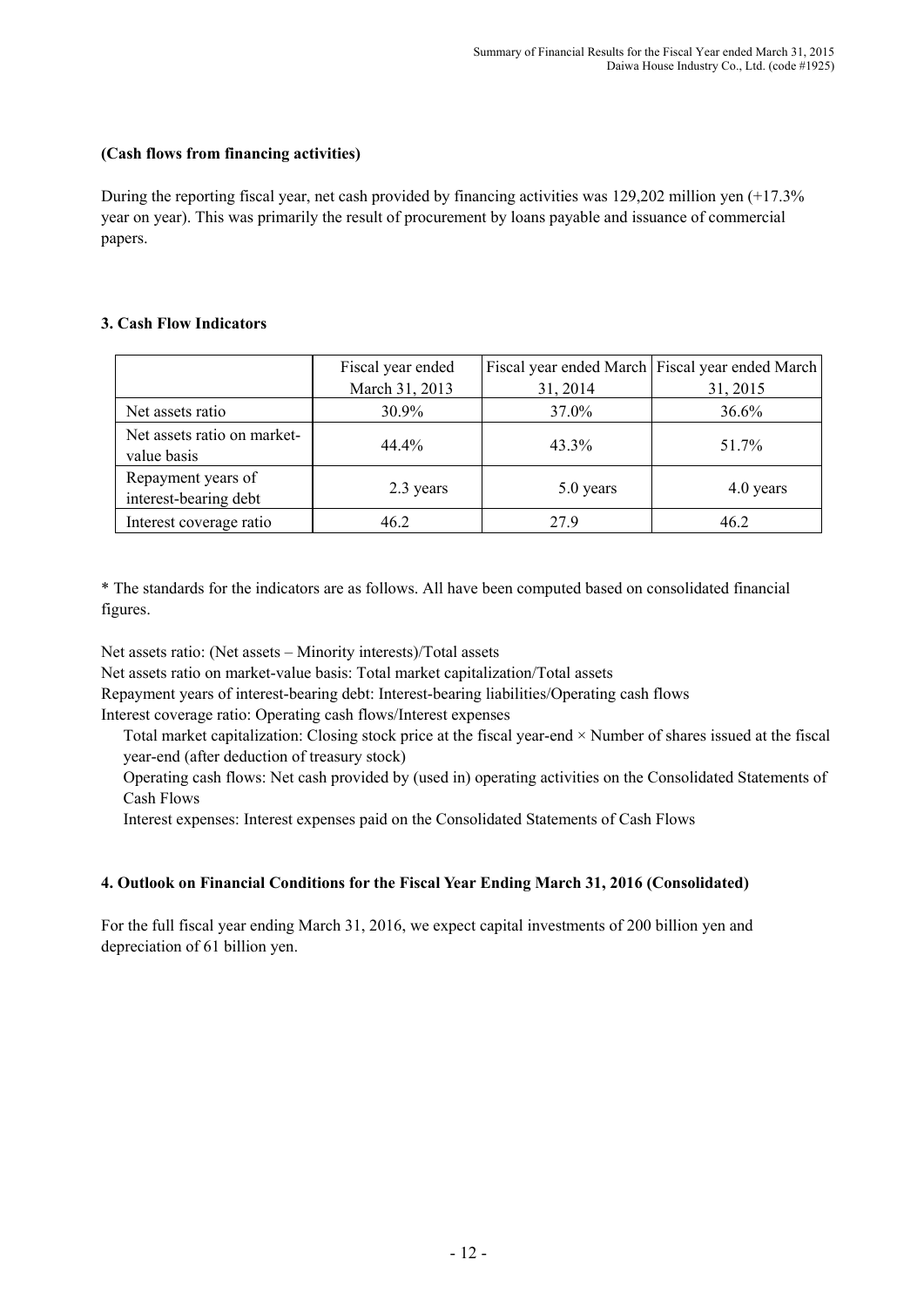# **2. Management policy**

### **(1) Basic Management Policy of the Group**

The Daiwa House Industry was founded in 1955, pursuing a concept called industrialization of construction. Since that time, we have grown as a prefabricated housing manufacturer, tracking the historical growth curve for housing demand. Over the years, we have diversified our business in response to consumer needs, growing in scale and scope as a corporate group in the comprehensive lifestyle industry.

To mark our  $50<sup>th</sup>$  anniversary in fiscal 2005, we launched a new Group management vision we called Connecting Hearts. In conjunction with this vision, we created a new Group symbol, the Endless Heart. We took this opportunity to clearly define our corporate mission as a multi-business enterprise that works together with our customers to create new value and to leverage this value into the creation of a more bountiful society. As we look forward to our 100<sup>th</sup> anniversary, working under the slogan Creating Together, Supporting Each Other.

The Daiwa House Group operates in a number of business fields, classified as Housing (single-family houses, rental housing and condominiums), Business (commercial, logistics and medical and nursing care facilities), and Life (resort facilities and home centers). The Daiwa House Group works as one entity, committed to honoring our relationship and working in partnership with our customers, building bonds of trust that last throughout all stages of their lives.

Our Connecting Hearts management vision and Endless Heart Group symbol represent our enduring ties with stakeholders such as our customers, our shareholders, our business partners, our employees, and the local communities we serve. We will continue to offer products and services that meet market needs as a company that works with our partners to create value for customers, communities, and lifestyles.

#### **(2) Medium to Long-Term Management Strategy of the Group**

From the beginning of fiscal 2013, the Daiwa House Group has been conducting business based on the 3G&3S for the Next Step Fourth Medium-Term Management Plan. This plan has defined five growth strategies: (1) Increase profits by augmenting value chains for each core business domain; (2) Create stronger products and services that are compatible with changes in society such as aging population and rising safety and environmental consciousness; (3) Expand business by boosting partnerships in core businesses; (4) Develop and identify new products and services that contribute to global society; and (5) Expand overseas, mainly in emerging countries. In addition, this medium-term management plan identifies two policies that underscore our management decisions: (1) Promote efficiency by redeveloping monozukuri (manufacturing) capabilities and (2) Strengthen systems and human resources in line with business expansion. We plan to accelerate growth by responding to social and market changes, leveraging diverse revenue streams from a wide range of business sectors.

Fiscal 2015 is the final year of this Fourth Medium-Term Management Plan. We intend to make an upward revision in our earnings forecast as we continue to work toward accelerating growth.

# **(3) Issues Facing the Group**

The Japanese economy is expected to enter a gradually improving cycle of business growth, led by reduced manufacturing costs resulting from lower oil prices, and steady consumer demand owing to improving employment and personal incomes. Meanwhile, there are some concerns with the risk that economic recession overseas will make an impact on Japanese domestic business.

The future trend of the housing industry, meanwhile, remains difficult to forecast. On one hand, the increase in consumption tax rates to 10% original scheduled for October 2015 has been delayed until April 2017. At the same time, Japan's government is enacting policies to stimulate the housing market, including eco points for energy efficient homes and expanded tax exemptions and deferments for gift taxes. While these factors point to a recovery in housing starts, mortgage interest rate trends and other factors have clouded the picture.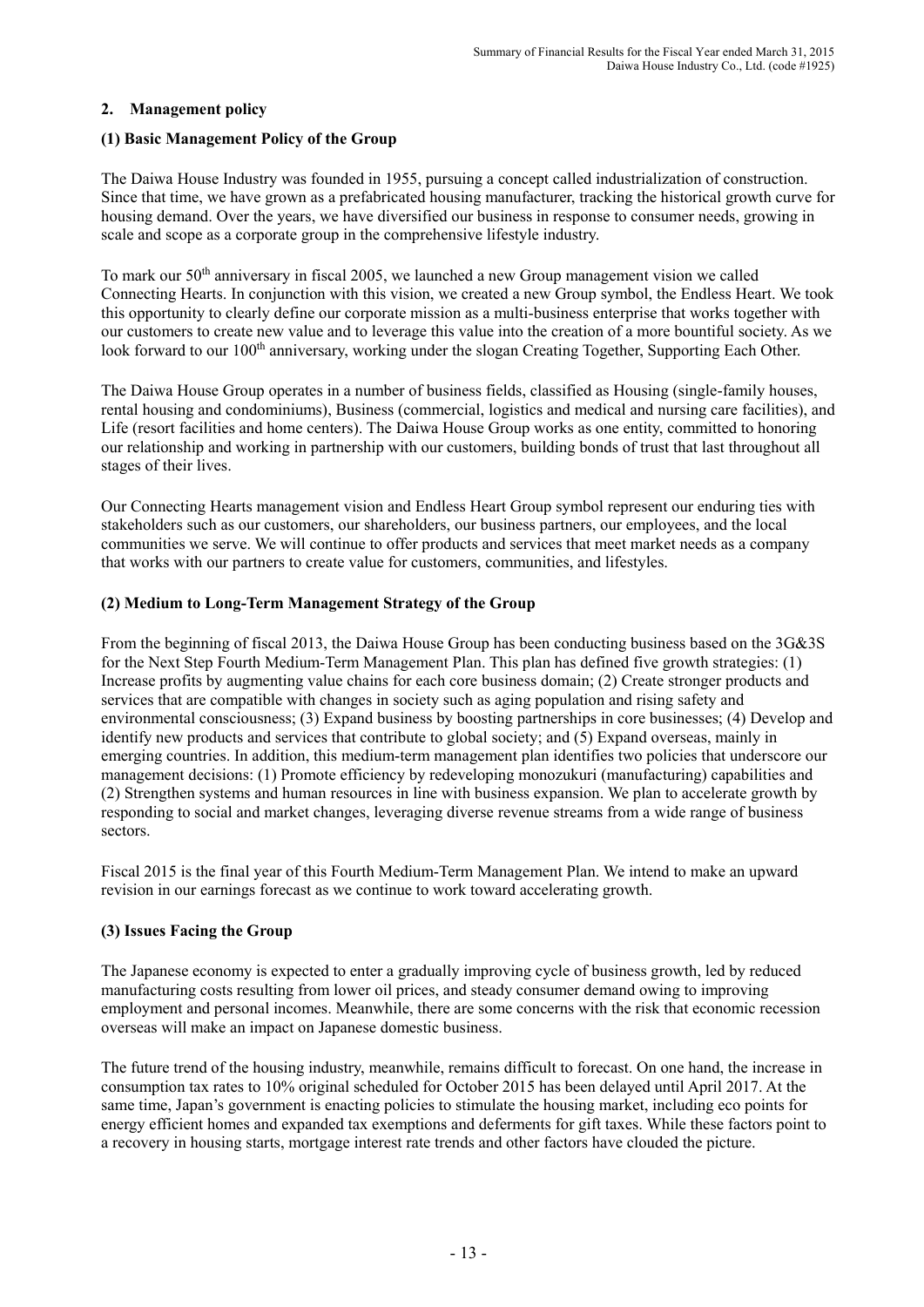Given these economic conditions, the Daiwa House Group intends to follow the growth policies outlined in its Fourth Medium-Term Management Plan, which concludes this following fiscal year. We will work to discern the conditions of our changing market, leveraging a diverse range of revenue sources for steady growth.

### **3. Basic Approach to Selection of Accounting Standards**

The Daiwa House Group applies Japanese accounting standards as its selected accounting standards to maintain the comparability of consolidated financial statements between accounting periods and the comparability of performance between companies.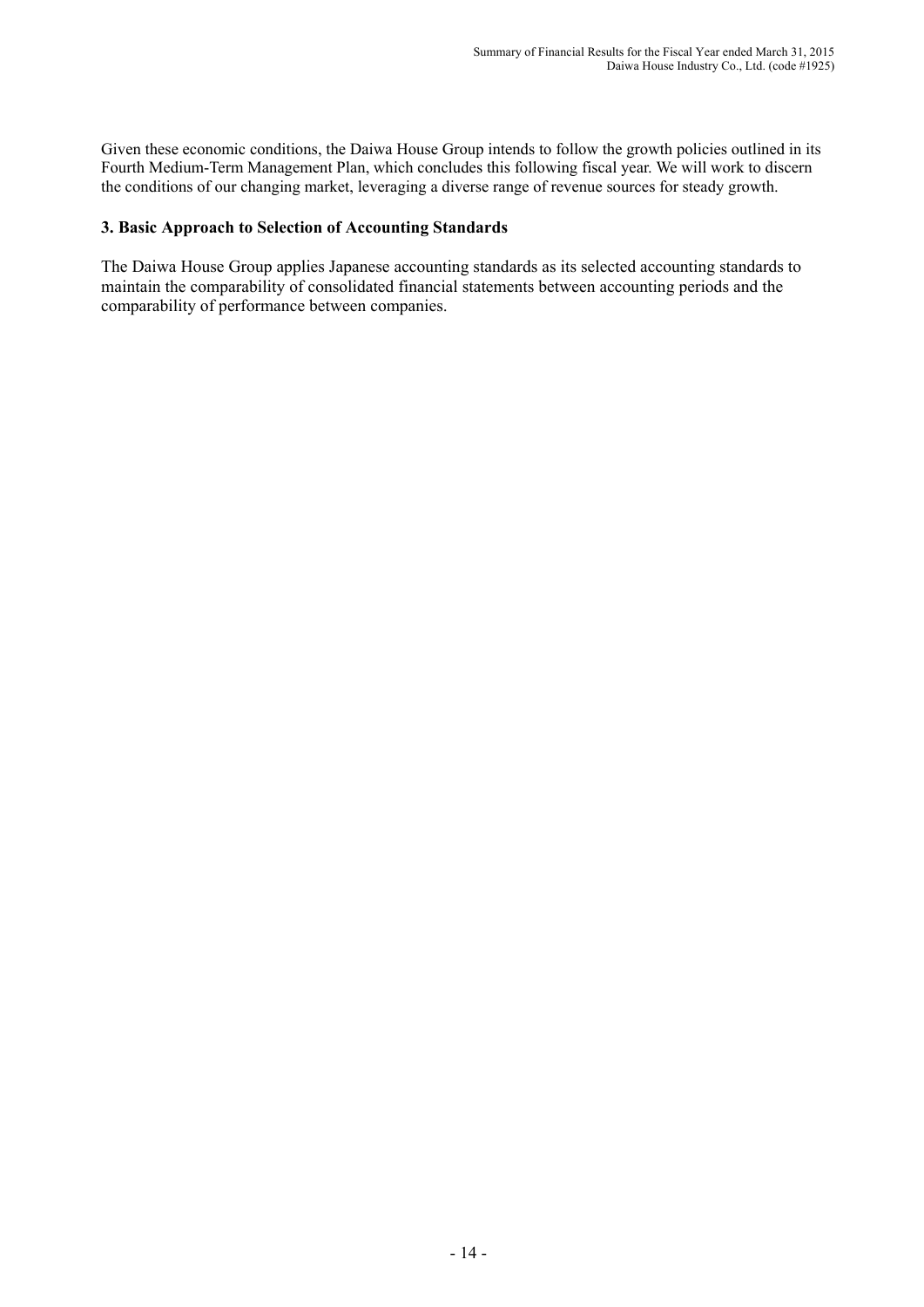# **4. Consolidated Financial Statements**

# **(1) Consolidated Balance Sheets**

|                                              |                        | (Millions of yen)      |
|----------------------------------------------|------------------------|------------------------|
|                                              | Previous fiscal year   | Reporting fiscal year  |
|                                              | (as of March 31, 2014) | (as of March 31, 2015) |
| Assets                                       |                        |                        |
| Current assets                               |                        |                        |
| Cash and deposits                            | 212,114                | 238,776                |
| Notes and accounts receivable from completed | 227,276                | 244,045                |
| construction contracts and other             |                        |                        |
| Lease receivables and investment assets      | 23,726                 | 25,969                 |
| Short-term investment securities             | 18                     | 16                     |
| Costs on uncompleted construction contracts  | 23,818                 | 31,778                 |
| Real estate for sale                         | 322,365                | 423,869                |
| Real estate for sale in process              | 80,499                 | 114,915                |
| Land for development                         | 647                    | 647                    |
| Merchandise and finished goods               | 13,930                 | 14,984                 |
| Work in process                              | 7,960                  | 6,709                  |
| Raw materials and supplies                   | 6,355                  | 5,785                  |
| Deferred tax assets                          | 32,743                 | 32,836                 |
| Other                                        | 127,657                | 133,261                |
| Allowance for doubtful accounts              | (3,382)                | (3,347)                |
| Total current assets                         | 1,075,731              | 1,270,247              |
| Noncurrent assets                            |                        |                        |
| Property, plant and equipment                |                        |                        |
| Buildings and structures                     | 728,101                | 782,817                |
| Accumulated depreciation                     | (343, 635)             | (365, 178)             |
| Buildings and structures, net                | 384,466                | 417,638                |
| Machinery, equipment and vehicles            | 99,741                 | 105,240                |
| Accumulated depreciation                     | (67, 432)              | (67, 126)              |
| Machinery, equipment and vehicles, net       | 32,308                 | 38,114                 |
| Tools, furniture and fixtures                | 46,204                 | 51,041                 |
| Accumulated depreciation                     | (36, 468)              | (39, 528)              |
| Tools, furniture and fixtures, net           | 9,736                  | 11,513                 |
| Land                                         | 485,813                | 566,139                |
| Lease assets                                 | 19,568                 | 20,137                 |
| Accumulated depreciation                     | (6,016)                | (6,306)                |
| Lease assets, net                            | 13,551                 | 13,831                 |
| Construction in progress                     | 18,009                 | 22,884                 |
| Total property, plant and equipment          | 943,886                | 1,070,121              |
| Intangible assets                            |                        |                        |
| Goodwill                                     | 49,910                 | 48,136                 |
| Other                                        | 32,263                 | 32,441                 |
| Total intangible assets                      | 82,173                 | 80,578                 |
| Investments and other assets                 |                        |                        |
| Investment securities                        | 199,026                | 252,982                |
| Long-term loans receivable                   | 13,714                 | 14,102                 |
| Lease and guarantee deposits                 | 198,995                | 199,562                |
| Deferred tax assets                          | 84,785                 | 52,744                 |
| Other                                        | 71,473                 | 84,097                 |
| Allowance for doubtful accounts              | (3,840)                | (3,430)                |
| Total investments and other assets           | 564,154                | 600,059                |
| Total noncurrent assets                      | 1,590,215              | 1,750,759              |
| Total assets                                 | 2,665,946              | 3,021,007              |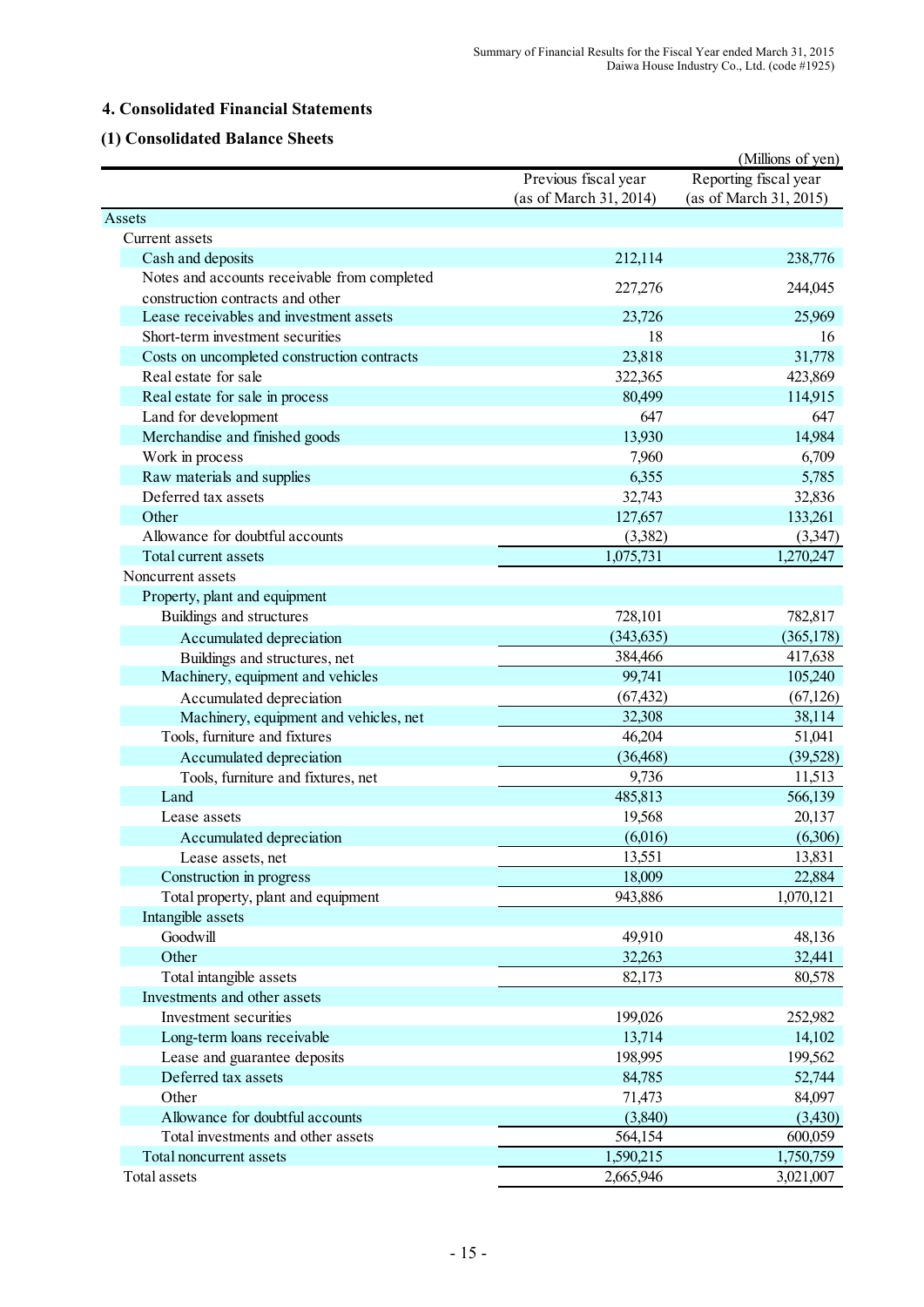|                                                       |                        | (Millions of yen)      |
|-------------------------------------------------------|------------------------|------------------------|
|                                                       | Previous fiscal year   | Reporting fiscal year  |
|                                                       | (as of March 31, 2014) | (as of March 31, 2015) |
| Liabilities                                           |                        |                        |
| <b>Current</b> liabilities                            |                        |                        |
| Notes and accounts payable for construction           | 274,776                | 309,261                |
| contracts and other                                   |                        |                        |
| Short-term loans payable                              | 22,302                 | 70,892                 |
| Current portion of bonds payable                      | 100,053                | 110                    |
| Current portion of long-term loans payable            | 60,442                 | 34,803                 |
| Commercial papers                                     |                        | 72,000                 |
| Lease obligations                                     | 2,958                  | 2,973                  |
| Accounts payable-other                                | 100,895                | 137,489                |
| Income taxes payable                                  | 46,796                 | 27,415                 |
| Advances received                                     | 39,933                 | 39,732                 |
| Advances received on uncompleted construction         |                        |                        |
| contracts                                             | 70,238                 | 90,487                 |
| Provision for bonuses                                 | 36,524                 | 39,249                 |
| Provision for warranties for completed construction   | 7,419                  | 6,819                  |
| Asset retirement obligations                          | 1,581                  | 1,617                  |
| Other                                                 | 81,550                 | 83,251                 |
| Total current liabilities                             | 845,474                | 916,104                |
| Noncurrent liabilities                                |                        |                        |
| Bonds payable                                         | 30,614                 | 110,595                |
| Long-term loans payable                               | 180,156                | 275,128                |
| Lease obligations                                     | 26,040                 | 27,415                 |
| Deposits received from members                        | 34,174                 | 32,833                 |
| Long-term lease and guarantee deposits                | 241,897                | 241,355                |
| Deferred tax liabilities for land revaluation         | 23,909                 | 21,329                 |
| Net defined benefit liability                         | 204,801                | 179,470                |
| Asset retirement obligations                          | 27,414                 | 29,434                 |
| Other                                                 | 58,776                 | 74,522                 |
| Total noncurrent liabilities                          | 827,786                | 992,085                |
| <b>Total liabilities</b>                              | 1,673,260              | 1,908,190              |
| Net assets                                            |                        |                        |
| Shareholders' equity                                  |                        |                        |
| Capital stock                                         | 161,699                | 161,699                |
| Capital surplus                                       | 294,632                | 294,632                |
| Retained earnings                                     | 465,719                | 534,639                |
| Treasury stock                                        | (1,256)                | (1,965)                |
| Total shareholders' equity                            | 920,794                | 989,005                |
| Accumulated other comprehensive income                |                        |                        |
| Valuation difference on available-for-sale securities | 50,498                 | 84,678                 |
| Deferred gains or losses on hedges                    | 10                     | 84                     |
| Revaluation reserve for land                          | (5,241)                | (457)                  |
|                                                       | 20,456                 |                        |
| Foreign currency translation adjustment               |                        | 32,318                 |
| Total accumulated other comprehensive income          | 65,723<br>38           | 116,623<br>38          |
| Subscription rights to shares                         |                        |                        |
| Minority interests<br>Total net assets                | 6,129                  | 7,149                  |
|                                                       | 992,686                | 1,112,817              |
| Total liabilities and net assets                      | 2,665,946              | 3,021,007              |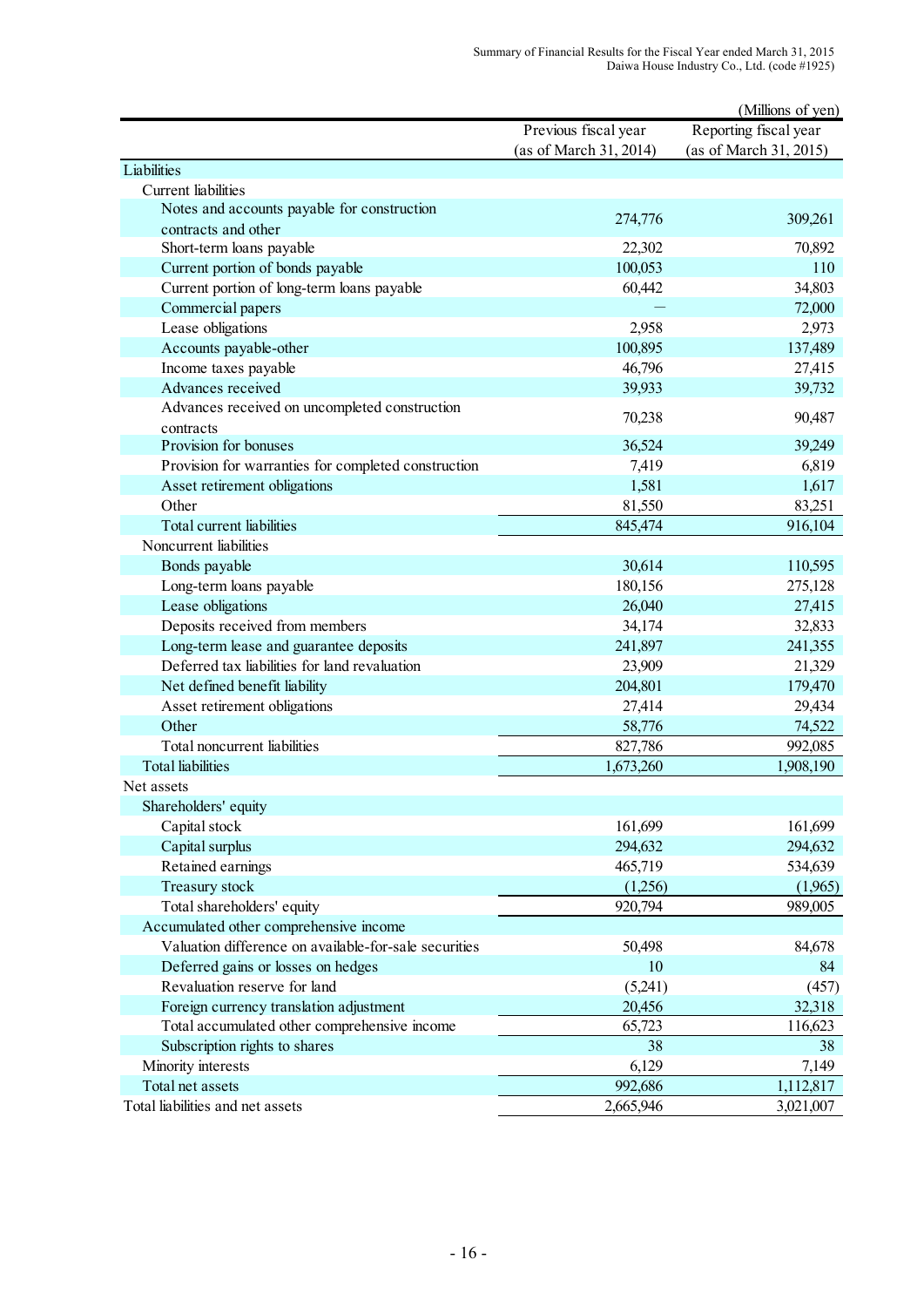|                                                             |                      | (Millions of yen)     |
|-------------------------------------------------------------|----------------------|-----------------------|
|                                                             | Previous fiscal year | Reporting fiscal year |
|                                                             | (From April 1, 2013  | (From April 1, 2014   |
|                                                             | to March 31, 2014)   | to March 31, 2015)    |
| Net sales                                                   | 2,700,318            | 2,810,714             |
| Cost of sales                                               | 2,192,414            | 2,269,846             |
| Gross profit                                                | 507,903              | 540,868               |
| Selling, general and administrative expenses                |                      |                       |
| Sales commission                                            | 16,500               | 17,729                |
| Advertising expenses                                        | 29,838               | 30,516                |
| Promotion expenses                                          | 5,758                | 5,843                 |
| Provision of allowance for doubtful accounts                | 2,895                | 2,654                 |
| Directors' compensations                                    | 3,532                | 3,547                 |
| Employees' salaries and allowances                          | 125,030              | 132,892               |
| Provision for bonuses                                       | 21,809               | 23,790                |
| Retirement benefit expenses                                 | 18,558               | 19,059                |
| Legal welfare expenses                                      | 19,555               | 20,484                |
| Stationery expenses                                         | 10,588               | 11,653                |
| Correspondence and transportation expenses                  | 17,304               | 18,407                |
| Rents                                                       | 12,656               | 13,333                |
| Depreciation                                                | 7,539                | 8,047                 |
| Tax and dues                                                | 14,429               | 17,264                |
| Other                                                       | 38,327               | 35,291                |
| Total selling, general and administrative expenses          | 344,326              | 360,516               |
| Operating income                                            | 163,576              | 180,352               |
| Non-operating income                                        |                      |                       |
| Interest income                                             | 3,918                | 3,997                 |
| Dividends income                                            | 2,438                | 2,578                 |
| Equity in earnings of affiliates                            | 1,453                | 11                    |
| Amortization of actuarial gain for employees' retirement    |                      |                       |
| benefits                                                    | 14,221               | 21,046                |
| Miscellaneous income                                        | 4,959                | 7,706                 |
| Total non-operating income                                  | 26,991               | 35,340                |
| Non-operating expenses                                      |                      |                       |
| Interest expenses                                           | 4,620                | 5,129                 |
| Tax and dues                                                | 1,748                | 1,094                 |
| Provision of allowance for doubtful accounts                | 652                  | 318                   |
| Miscellaneous expenses                                      | 7,179                | 6,522                 |
| Total non-operating expenses                                | 14,201               | 13,064                |
| Ordinary income                                             | 176,366              | 202,628               |
| Extraordinary income                                        |                      |                       |
| Gain on sales of noncurrent assets                          | 1,160                | 1,359                 |
| Gain on sales of investment securities                      | 78                   | 3,365                 |
| Gain on sales of investments in capital of subsidiaries and |                      |                       |
| associates                                                  |                      | 273                   |
| Gain on revision of retirement benefit plan                 |                      | 9,394                 |
| Gain on step acquisitions                                   | 93                   | 5                     |
| Other                                                       | $\boldsymbol{0}$     |                       |
| Total extraordinary income                                  | 1,332                | 14,397                |

# **(2) Consolidated Statements of Income and Consolidated Statements of Comprehensive Income (Consolidated Statements of Income)**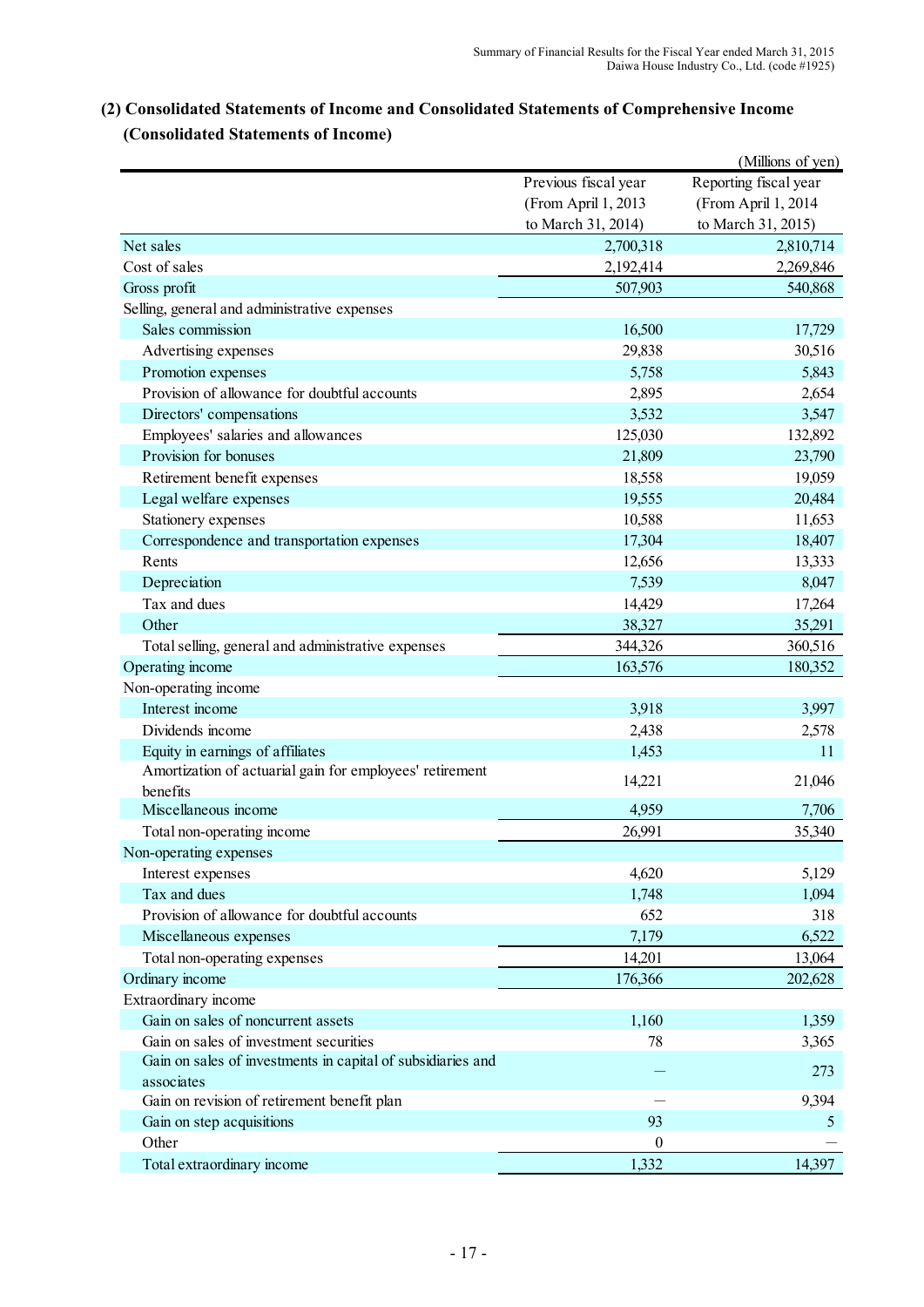|                                                             |                      | (Millions of yen)     |
|-------------------------------------------------------------|----------------------|-----------------------|
|                                                             | Previous fiscal year | Reporting fiscal year |
|                                                             | (From April 1, 2013) | (From April 1, 2014)  |
|                                                             | to March 31, 2014)   | to March 31, 2015)    |
| <b>Extraordinary losses</b>                                 |                      |                       |
| Loss on sales of noncurrent assets                          | 622                  | 76                    |
| Loss on retirement of noncurrent assets                     | 1,153                | 1,807                 |
| Impairment loss                                             | 5,610                | 11,182                |
| Loss on sales of investment securities                      |                      | 93                    |
| Loss on valuation of investment securities                  | 1,800                | 920                   |
| Loss on sales of investments in capital of subsidiaries and |                      | 9                     |
| associates                                                  |                      |                       |
| Merger expenses                                             |                      | 1,779                 |
| Other                                                       | 0                    | 64                    |
| Total extraordinary losses                                  | 9,189                | 15,934                |
| Income before income taxes and minority interests           | 168,509              | 201,091               |
| Income taxes-current                                        | 68,235               | 58,451                |
| Income taxes-deferred                                       | (2,234)              | 25,100                |
| Total income taxes                                          | 66,000               | 83,552                |
| Income before minority interests                            | 102,509              | 117,539               |
| Minority interests in income                                | 413                  | 406                   |
| Net income                                                  | 102,095              | 117,133               |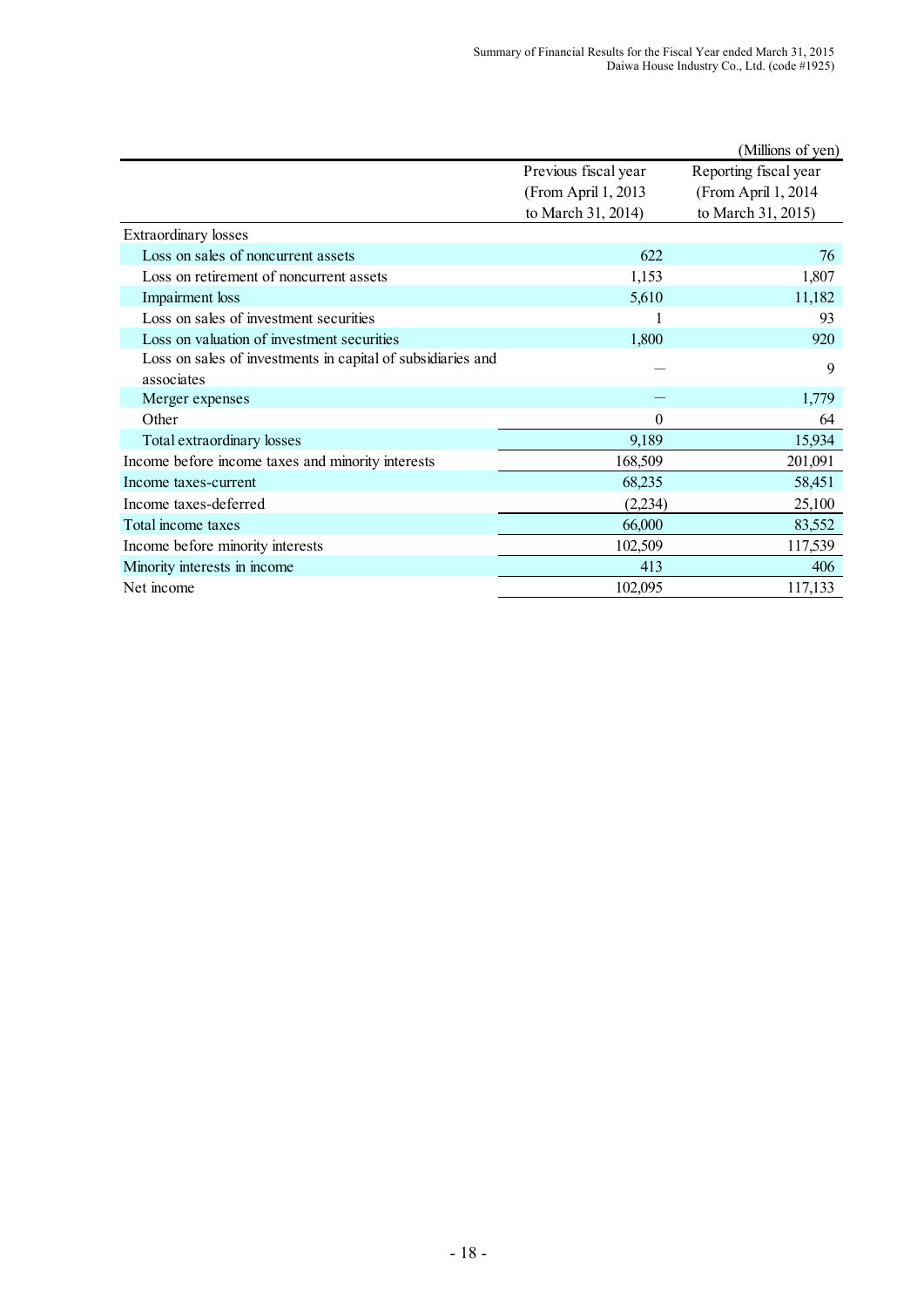# **(Consolidated Statements of Comprehensive Income)**

|                                                                                        |                      | (Millions of yen)     |
|----------------------------------------------------------------------------------------|----------------------|-----------------------|
|                                                                                        | Previous fiscal year | Reporting fiscal year |
|                                                                                        | (From April 1, 2013  | (From April 1, 2014)  |
|                                                                                        | to March 31, 2014)   | to March 31, 2015)    |
| Income before minority interests                                                       | 102,509              | 117,539               |
| Other comprehensive income                                                             |                      |                       |
| Valuation difference on available-for-sale securities                                  | 26,106               | 33,819                |
| Deferred gains or losses on hedges                                                     | 10                   | 74                    |
| Revaluation reserve for land                                                           |                      | 2,221                 |
| Foreign currency translation adjustment                                                | 9,775                | 5,551                 |
| Share of other comprehensive income of associates<br>accounted for using equity method | 10,199               | 6,729                 |
| Total other comprehensive income                                                       | 46,091               | 48,396                |
| Comprehensive income                                                                   | 148,601              | 165,935               |
| (Comprehensive income attributable to)                                                 |                      |                       |
| Comprehensive income attributable to owners of the<br>parent                           | 148,202              | 165,492               |
| Comprehensive income attributable to minority interests                                | 398                  | 443                   |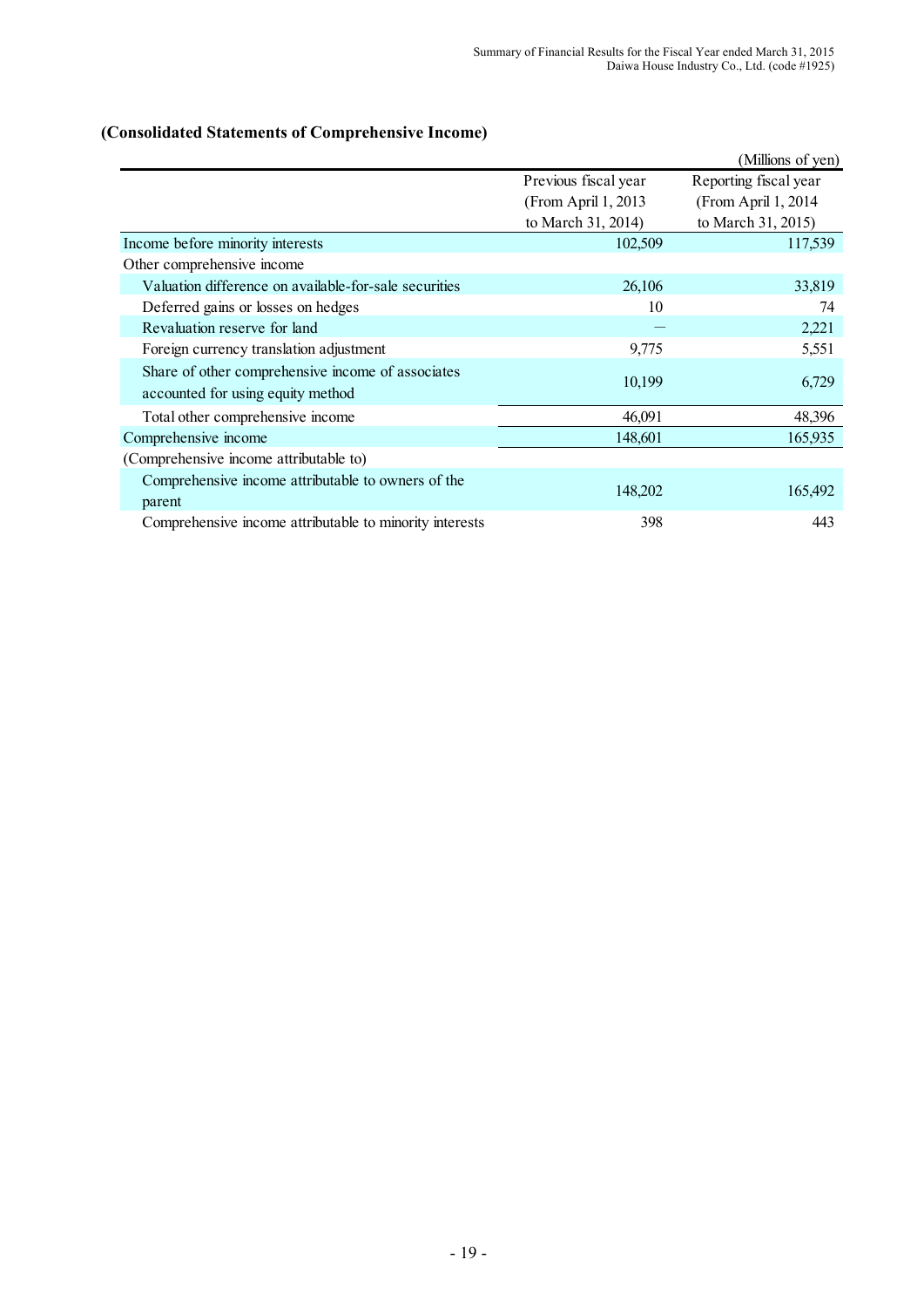# **(3) Consolidated Statements of Changes in Net Assets Previous fiscal year (From April 1, 2013 to March 31, 2014)**

(Millions of yen)

|                                       | Shareholders' equity     |                          |                   |                          |                               |  |  |  |
|---------------------------------------|--------------------------|--------------------------|-------------------|--------------------------|-------------------------------|--|--|--|
|                                       | Capital stock            | Capital surplus          | Retained earnings | Treasury stock           | Total shareholders'<br>equity |  |  |  |
| Balance at beginning of<br>the period | 110,120                  | 226,824                  | 404,979           | (19,998)                 | 721,926                       |  |  |  |
| Cumulative effect of                  |                          |                          |                   |                          |                               |  |  |  |
| changes in accounting                 |                          |                          |                   |                          |                               |  |  |  |
| policies                              |                          |                          |                   |                          |                               |  |  |  |
| <b>Restated balances</b>              | 110,120                  | 226,824                  | 404,979           | (19,998)                 | 721,926                       |  |  |  |
| Changes of items during               |                          |                          |                   |                          |                               |  |  |  |
| the period                            |                          |                          |                   |                          |                               |  |  |  |
| Issuance of new shares                | 51,578                   | 51,578                   | $\equiv$          | $\equiv$                 | 103,157                       |  |  |  |
| Dividends from surplus                | $\overline{\phantom{0}}$ | $\overline{\phantom{0}}$ | (33, 436)         | $\overline{\phantom{0}}$ | (33, 436)                     |  |  |  |
| Net income                            | $\equiv$                 |                          | 102,095           | $\overline{\phantom{0}}$ | 102,095                       |  |  |  |
| Reversal of revaluation               |                          |                          |                   |                          |                               |  |  |  |
| reserve for land                      |                          |                          | (7,919)           |                          | (7,919)                       |  |  |  |
| Purchase of treasury                  |                          |                          |                   | (104)                    | (104)                         |  |  |  |
| stock                                 |                          |                          |                   |                          |                               |  |  |  |
| Disposal of treasury                  |                          | 16,228                   |                   | 18,846                   | 35,075                        |  |  |  |
| stock                                 |                          |                          |                   |                          |                               |  |  |  |
| Net changes of items                  |                          |                          |                   |                          |                               |  |  |  |
| other than shareholders'              |                          |                          |                   |                          |                               |  |  |  |
| equity                                |                          |                          |                   |                          |                               |  |  |  |
| Total changes of items                | 51,578                   | 67,807                   | 60,739            | 18,742                   | 198,868                       |  |  |  |
| during the period                     |                          |                          |                   |                          |                               |  |  |  |
| Balance at end of the                 | 161,699                  | 294,632                  | 465,719           | (1,256)                  | 920,794                       |  |  |  |
| period                                |                          |                          |                   |                          |                               |  |  |  |

|                                                            | Accumulated other comprehensive income                                |                                             |                                    |                                                  |                                                          |                                     |                          |                     |
|------------------------------------------------------------|-----------------------------------------------------------------------|---------------------------------------------|------------------------------------|--------------------------------------------------|----------------------------------------------------------|-------------------------------------|--------------------------|---------------------|
|                                                            | Valuation<br>difference<br>on<br>available-<br>for-sale<br>securities | Deferred<br>gains or<br>losses on<br>hedges | Revaluation<br>reserve for<br>land | Foreign<br>currency<br>translation<br>adjustment | Total<br>accumulated<br>other<br>comprehensive<br>income | Subscription<br>rights to<br>shares | Minority<br>interests    | Total net<br>assets |
| Balance at beginning of<br>the period                      | 24,326                                                                | $\overline{\phantom{0}}$                    | (13,160)                           | 531                                              | 11,697                                                   |                                     | 1,259                    | 734,883             |
| Cumulative effect of<br>changes in accounting<br>policies  |                                                                       |                                             |                                    |                                                  |                                                          |                                     |                          |                     |
| <b>Restated balances</b>                                   | 24,326                                                                | $\equiv$                                    | (13,160)                           | 531                                              | 11,697                                                   | $\overline{\phantom{0}}$            | 1,259                    | 734,883             |
| Changes of items during<br>the period                      |                                                                       |                                             |                                    |                                                  |                                                          |                                     |                          |                     |
| Issuance of new shares                                     | $\overline{\phantom{0}}$                                              | $\equiv$                                    | $\overline{\phantom{0}}$           |                                                  |                                                          | $\overline{\phantom{0}}$            | $\overline{\phantom{0}}$ | 103,157             |
| Dividends from surplus                                     | —                                                                     | —                                           |                                    |                                                  | —                                                        | $\overline{\phantom{0}}$            |                          | (33, 436)           |
| Net income                                                 | $\equiv$                                                              | $\equiv$                                    |                                    |                                                  | $\equiv$                                                 | $\overline{\phantom{0}}$            |                          | 102,095             |
| Reversal of revaluation<br>reserve for land                |                                                                       | $\overline{\phantom{0}}$                    |                                    | -                                                | —                                                        | —                                   | —                        | (7,919)             |
| Purchase of treasury<br>stock                              |                                                                       |                                             |                                    |                                                  |                                                          |                                     |                          | (104)               |
| Disposal of treasury<br>stock                              |                                                                       | $\overline{\phantom{0}}$                    |                                    |                                                  |                                                          |                                     |                          | 35,075              |
| Net changes of items<br>other than shareholders'<br>equity | 26,171                                                                | 10                                          | 7,919                              | 19,924                                           | 54,025                                                   | 38                                  | 4,869                    | 58,934              |
| Total changes of items<br>during the period                | 26,171                                                                | 10                                          | 7,919                              | 19,924                                           | 54,025                                                   | 38                                  | 4,869                    | 257,802             |
| Balance at end of the<br>period                            | 50,498                                                                | 10                                          | (5,241)                            | 20,456                                           | 65,723                                                   | 38                                  | 6,129                    | 992,686             |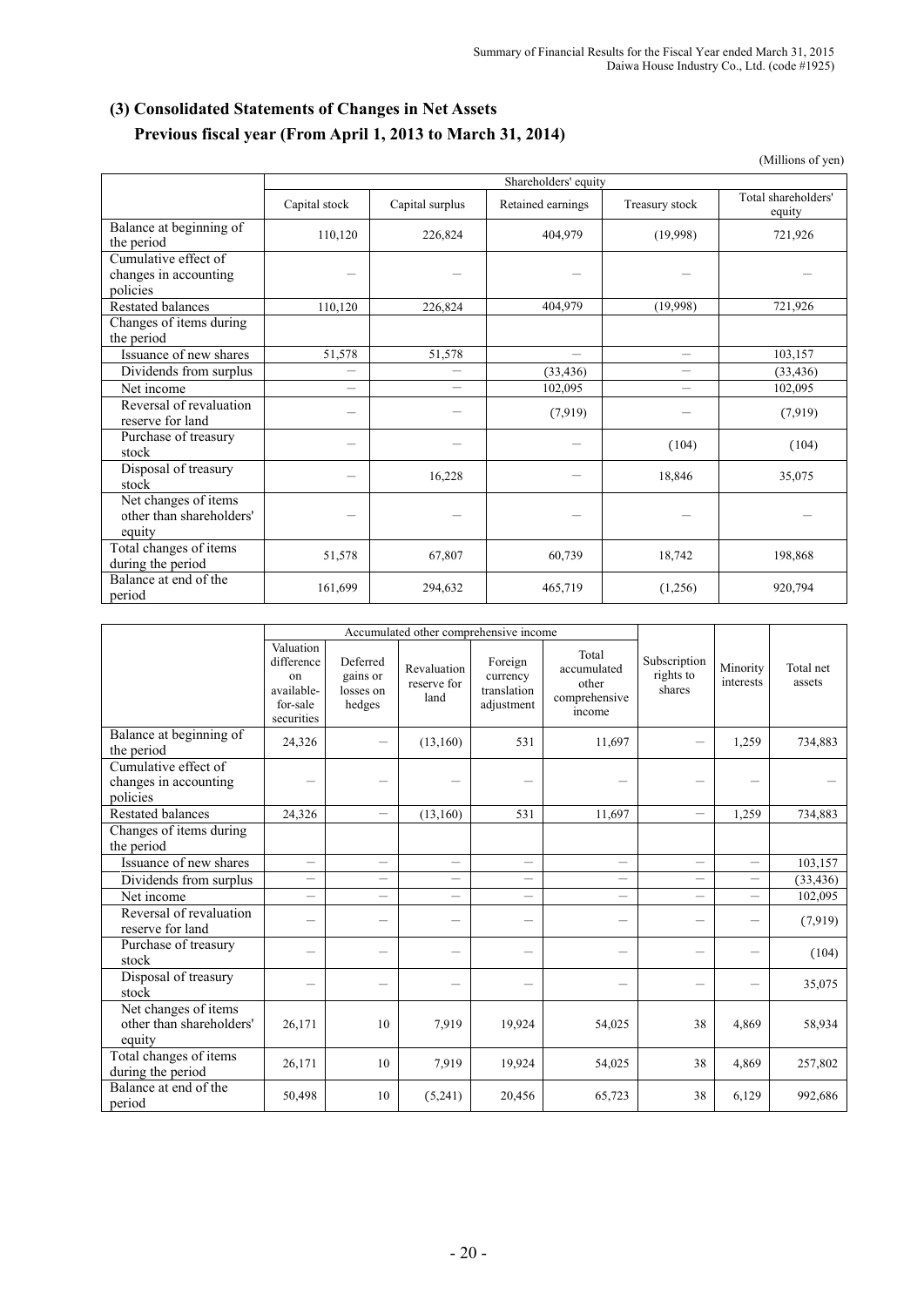# **Reporting fiscal year (From April 1, 2014 to March 31, 2015)**

(Millions of yen)

|                                                            |               |                 | Shareholders' equity |                |                               |
|------------------------------------------------------------|---------------|-----------------|----------------------|----------------|-------------------------------|
|                                                            | Capital stock | Capital surplus | Retained earnings    | Treasury stock | Total shareholders'<br>equity |
| Balance at beginning of<br>the period                      | 161,699       | 294,632         | 465,719              | (1,256)        | 920,794                       |
| Cumulative effect of<br>changes in accounting<br>policies  |               |                 | (9, 428)             |                | (9, 428)                      |
| <b>Restated balances</b>                                   | 161.699       | 294,632         | 456,290              | (1,256)        | 911,366                       |
| Changes of items during<br>the period                      |               |                 |                      |                |                               |
| Dividends from surplus                                     | $\equiv$      | $\equiv$        | (36,251)             | $\equiv$       | (36, 251)                     |
| Net income                                                 |               |                 | 117,133              |                | 117,133                       |
| Change of scope of<br>consolidation                        |               |                 | 7                    |                | 7                             |
| Reversal of revaluation<br>reserve for land                |               |                 | (2,540)              |                | (2, 540)                      |
| Purchase of treasury<br>stock                              |               |                 |                      | (710)          | (710)                         |
| Disposal of treasury<br>stock                              |               | $\mathbf{0}$    |                      | $\mathbf{0}$   | $\mathbf{0}$                  |
| Net changes of items<br>other than shareholders'<br>equity |               |                 |                      |                |                               |
| Total changes of items<br>during the period                |               | $\mathbf{0}$    | 78,348               | (709)          | 77,639                        |
| Balance at end of the<br>period                            | 161,699       | 294,632         | 534,639              | (1,965)        | 989,005                       |

|                                                            |                                                                    |                                             | Accumulated other comprehensive income |                                                  |                                                          |                                     |                          |                     |
|------------------------------------------------------------|--------------------------------------------------------------------|---------------------------------------------|----------------------------------------|--------------------------------------------------|----------------------------------------------------------|-------------------------------------|--------------------------|---------------------|
|                                                            | Valuation<br>difference<br>on available-<br>for-sale<br>securities | Deferred<br>gains or<br>losses on<br>hedges | Revaluation<br>reserve<br>for land     | Foreign<br>currency<br>translation<br>adjustment | Total<br>accumulated<br>other<br>comprehensive<br>income | Subscription<br>rights to<br>shares | Minority<br>interests    | Total net<br>assets |
| Balance at beginning of<br>the period                      | 50,498                                                             | 10                                          | (5,241)                                | 20,456                                           | 65,723                                                   | 38                                  | 6,129                    | 992,686             |
| Cumulative effect of<br>changes in accounting<br>policies  |                                                                    |                                             |                                        |                                                  |                                                          | $\overline{\phantom{0}}$            | (0)                      | (9, 428)            |
| Restated balances                                          | 50,498                                                             | 10                                          | (5,241)                                | 20,456                                           | 65,723                                                   | 38                                  | 6,129                    | 983,257             |
| Changes of items during<br>the period                      |                                                                    |                                             |                                        |                                                  |                                                          |                                     |                          |                     |
| Dividends from surplus                                     | $\equiv$                                                           | $\overline{\phantom{0}}$                    | $\equiv$                               | $\overline{\phantom{0}}$                         | $\equiv$                                                 | $\equiv$                            | $\overline{\phantom{0}}$ | (36,251)            |
| Net income                                                 | $\overline{\phantom{0}}$                                           |                                             | $\overline{\phantom{0}}$               | $\overline{\phantom{0}}$                         |                                                          | $\overline{\phantom{0}}$            |                          | 117,133             |
| Change of scope of<br>consolidation                        |                                                                    |                                             | $\overline{\phantom{0}}$               |                                                  |                                                          |                                     |                          | 7                   |
| Reversal of revaluation<br>reserve for land                | $\overline{\phantom{0}}$                                           | $\overline{\phantom{0}}$                    | $\overline{\phantom{0}}$               | $\overline{\phantom{0}}$                         |                                                          | $\overline{\phantom{0}}$            | —                        | (2,540)             |
| Purchase of treasury<br>stock                              |                                                                    |                                             | $\overline{\phantom{0}}$               |                                                  |                                                          |                                     |                          | (710)               |
| Disposal of treasury<br>stock                              | -                                                                  |                                             | $\overline{\phantom{0}}$               |                                                  |                                                          |                                     |                          | $\mathbf{0}$        |
| Net changes of items<br>other than shareholders'<br>equity | 34,180                                                             | 74                                          | 4,784                                  | 11,861                                           | 50,900                                                   |                                     | 1,019                    | 51,920              |
| Total changes of items<br>during the period                | 34,180                                                             | 74                                          | 4,784                                  | 11,861                                           | 50,900                                                   | —                                   | 1,019                    | 129,559             |
| Balance at end of the<br>period                            | 84,678                                                             | 84                                          | (457)                                  | 32,318                                           | 116,623                                                  | 38                                  | 7,149                    | 1,112,817           |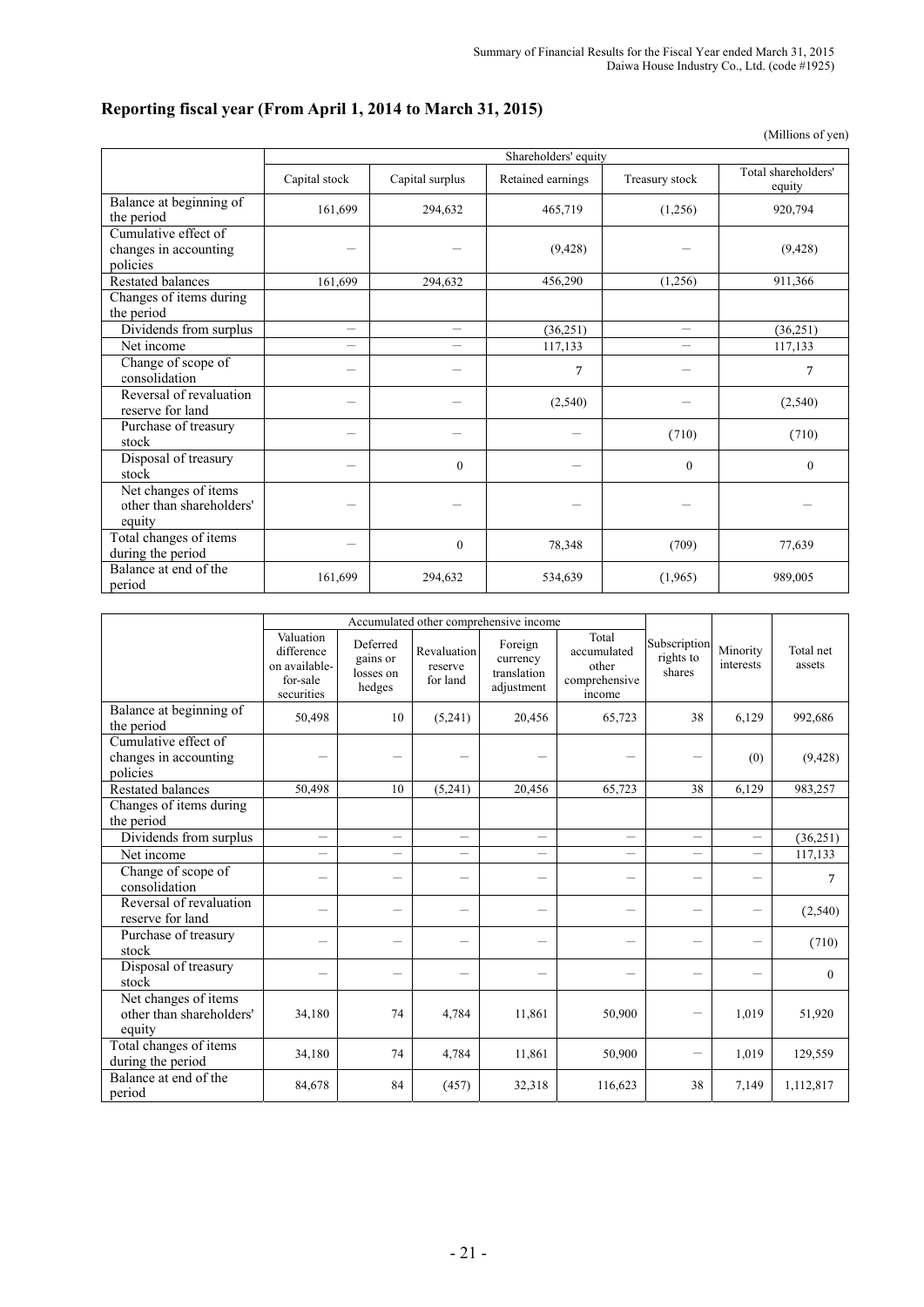#### (Millions of yen) Previous fiscal year Reporting fiscal year (From April 1, 2013 (From April 1, 2014 to March 31, 2014) to March 31, 2015) 168,509 201,091 48,533 53,283  $(210,341)$ 204,801 (39,765) (6,357) (6,576) 4,620 5,129  $(1,453)$  (11) 615 524 5,610 11,182 1,800 920 (36,674) (16,193) (36,435) (80,286) (699) (410) 9,470 19,946 (50,944) 39,102 31,626 28,084 132,681 216,021 3,756 3,646  $(2,809)$   $(3,017)$  $(55,177)$  (77,185) 78,451 139,465 (217,295) (232,211) 4,202 2,604  $(10,413)$   $(16,645)$ 3,241 11,720 (170) (138)  $(7,119)$   $(1,206)$ Payments for acquisition of business  $-$  (405) Payments for collection of lease and guarantee deposits (4,513) (6,546) (8,371) 7,801 (240,439) (235,027) Net cash provided by (used in) operating activities Income before income taxes and minority interests Depreciation and amortization Increase (decrease) in provision for retirement benefits Increase (decrease) in net defined benefit liability Interest and dividends income Interest expenses Equity in (earnings) losses of affiliates Loss (gain) on sales and retirement of noncurrent assets Impairment loss Loss (gain) on valuation of investment securities Decrease (increase) in notes and accounts receivabletrade Decrease (increase) in inventories Increase (decrease) in advances received Increase (decrease) in advances received on uncompleted construction contracts Increase (decrease) in notes and accounts payable-trade Other, net Subtotal Interest and dividends income received Interest expenses paid Income taxes paid Net cash provided by (used in) operating activities Net cash provided by (used in) investing activities Purchase of property, plant and equipment and intangible assets Proceeds from sales of property, plant and equipment Purchase of investment securities Proceeds from sales and redemption of investment securities Purchase of investments in subsidiaries Purchase of investments in subsidiaries resulting in change in scope of consolidation Other, net Net cash provided by (used in) investing activities

# **(4) Consolidated Statements of Cash Flows**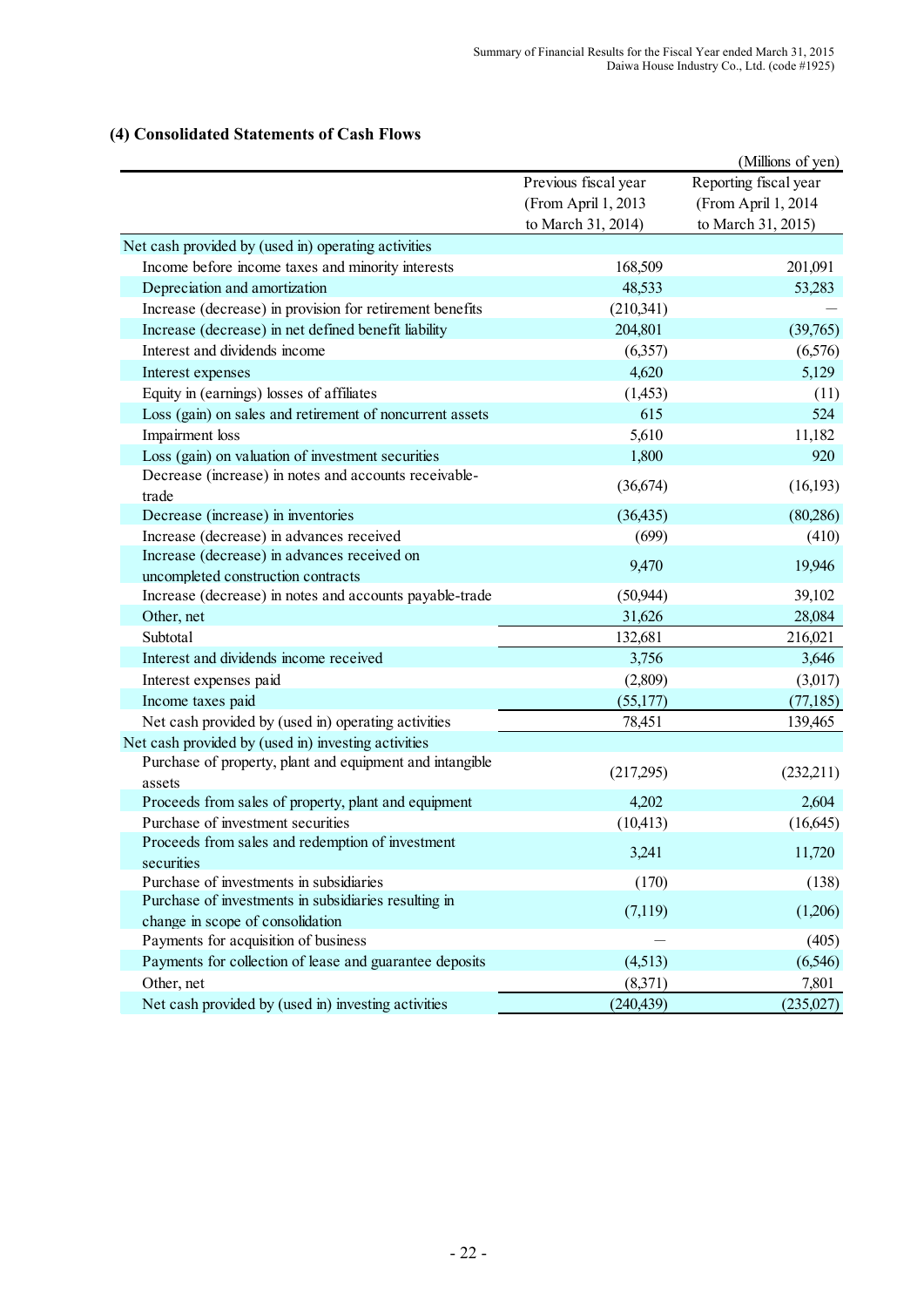|                                                                             |                        | (Millions of yen)      |
|-----------------------------------------------------------------------------|------------------------|------------------------|
|                                                                             | Previous fiscal year   | Reporting fiscal year  |
|                                                                             | (as of March 31, 2014) | (as of March 31, 2015) |
| Net cash provided by (used in) financing activities                         |                        |                        |
| Net increase (decrease) in short-term loans payable                         | 13,540                 | 48,670                 |
| Net increase (decrease) in commercial papers                                |                        | 72,000                 |
| Proceeds from long-term loans payable                                       | 40,568                 | 134,083                |
| Repayment of long-term loans payable                                        | (45, 443)              | (66, 234)              |
| Proceeds from issuance of bonds                                             |                        | 80,000                 |
| Redemption of bonds                                                         | (363)                  | (100, 135)             |
| Repayments of finance lease obligations                                     | (2, 841)               | (3, 137)               |
| Proceeds from issuance of common shares                                     | 103,885                |                        |
| Proceeds from stock issuance to minority<br>shareholders                    | 35                     | 258                    |
| Purchase of treasury stock                                                  | (104)                  | (51)                   |
| Proceeds from sales of treasury stock                                       | 34,347                 | $\mathbf{0}$           |
| Proceeds from issuance of subscription rights to<br>shares                  | 38                     |                        |
| Cash dividends paid                                                         | (33, 436)              | (36, 251)              |
| Repayments of payables under fluidity lease<br>receivables                  | (95)                   |                        |
| Net cash provided by (used in) financing activities                         | 110,131                | 129,202                |
| Effect of exchange rate change on cash and cash<br>equivalents              | 5,551                  | 2,137                  |
| Net increase (decrease) in cash and cash equivalents                        | (46, 304)              | 35,778                 |
| Cash and cash equivalents at the beginning of the<br>period                 | 245,037                | 198,733                |
| Increase in cash and cash equivalents from newly<br>consolidated subsidiary |                        | 31                     |
| Cash and cash equivalents at the end of the period                          | 198,733                | 234,544                |
|                                                                             |                        |                        |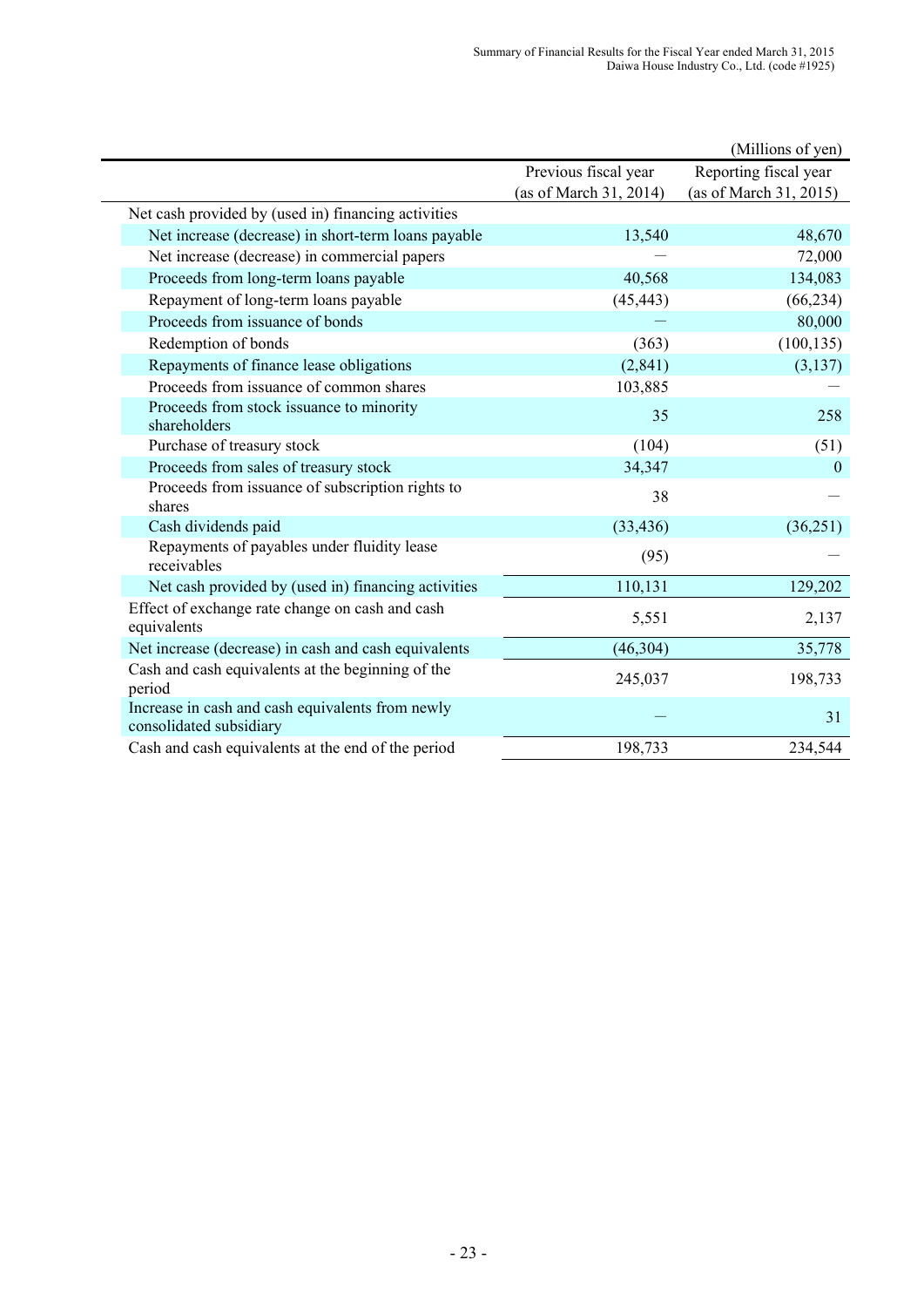#### **(5) Notes to Consolidated Financial Statements**

#### **(Notes on Premise of Going Concern)**

Not applicable.

### **(Changes of Accounting Policies)**

(Application of Accounting Standard for Retirement Benefits)

Beginning with the fiscal year under review, the Company has applied the Accounting Standard for Retirement Benefits (ASBJ Statement No.26; May 17, 2012; "Retirement Benefits Accounting Standard," below) and Guidance on Accounting Standard for Retirement Benefits (ASBJ Guidance No.25; March 26, 2015; "Retirement Benefits Accounting Guidance," below). This application of accounting standards conforms to the provisions of Paragraph 35 of the Retirement Benefits Accounting Standard and Paragraph 67 of the Retirement Benefits Accounting Guidance. As a result, the Company has revised its method for calculating retirement benefit obligations and services costs, changing the period attribution method for expected benefit payments from straight-line attribution and point basis to a benefit formula basis. The Company has also changed the method for determining discount rates to a single weighted average discount rate reflecting the retirement benefit projected payment period and amount for each projected payment period.

In accordance with the provisions set forth in Paragraph 37 of the Retirement Benefits Accounting Standard with respect to transitional treatment of the accounting standard, the Company has recorded the effect of the change in calculation methods for retirement benefit obligation and service costs calculation as an increase or decrease in retained earnings at the beginning of the consolidated fiscal year under review.

As a result, net defined benefit liability at the beginning of the consolidated fiscal year under review increased 14,418 million yen, with a 9,428 million yen reduction in retained earnings. This accounting change did not have a material effect on consolidated operating income, ordinary income, and net income before taxes for the fiscal year under review.

# **(Supplementary Information)**

(Revision of Deferred Tax Asset and Deferred Tax Liability Amounts due to Changes in Corporate Tax Rates)

On March 31, 2015, the government of Japan promulgated the Act for Partial Revision of the Income Tax Act, Etc. (Act No.9, 2015) and the Act for Partial Revision of the Local Tax Act (Act No.2, 2015). These acts reduce corporate tax rates for consolidated fiscal years beginning on or after April 1, 2015. In conjunction with these new laws, effective statutory tax rate used for calculating deferred tax assets and deferred tax liabilities will be reduced from the current 35.6% to 33.0% for temporary differences expected to be reversed during consolidated fiscal years beginning on April 1, 2015. The effective statutory tax rate shall be further reduced to 32.2% for temporary differences expected to be reversed during consolidated fiscal years beginning April 1, 2016.

As a result of this change in tax rates, deferred tax assets (amount after deducting deferred tax liabilities) decreased by 6,089 million yen, while income taxes-deferred and valuation differences on available-for-sale securities increased by 10,344 million yen and 4,250 million yen, respectively. The deferred tax liabilities for land revaluation decreased by 2,221 million yen, with the same amount transferred to revaluation reserve for land. Accordingly, revaluation reserve for land (a component of other comprehensive income) increased by 2,221 million yen.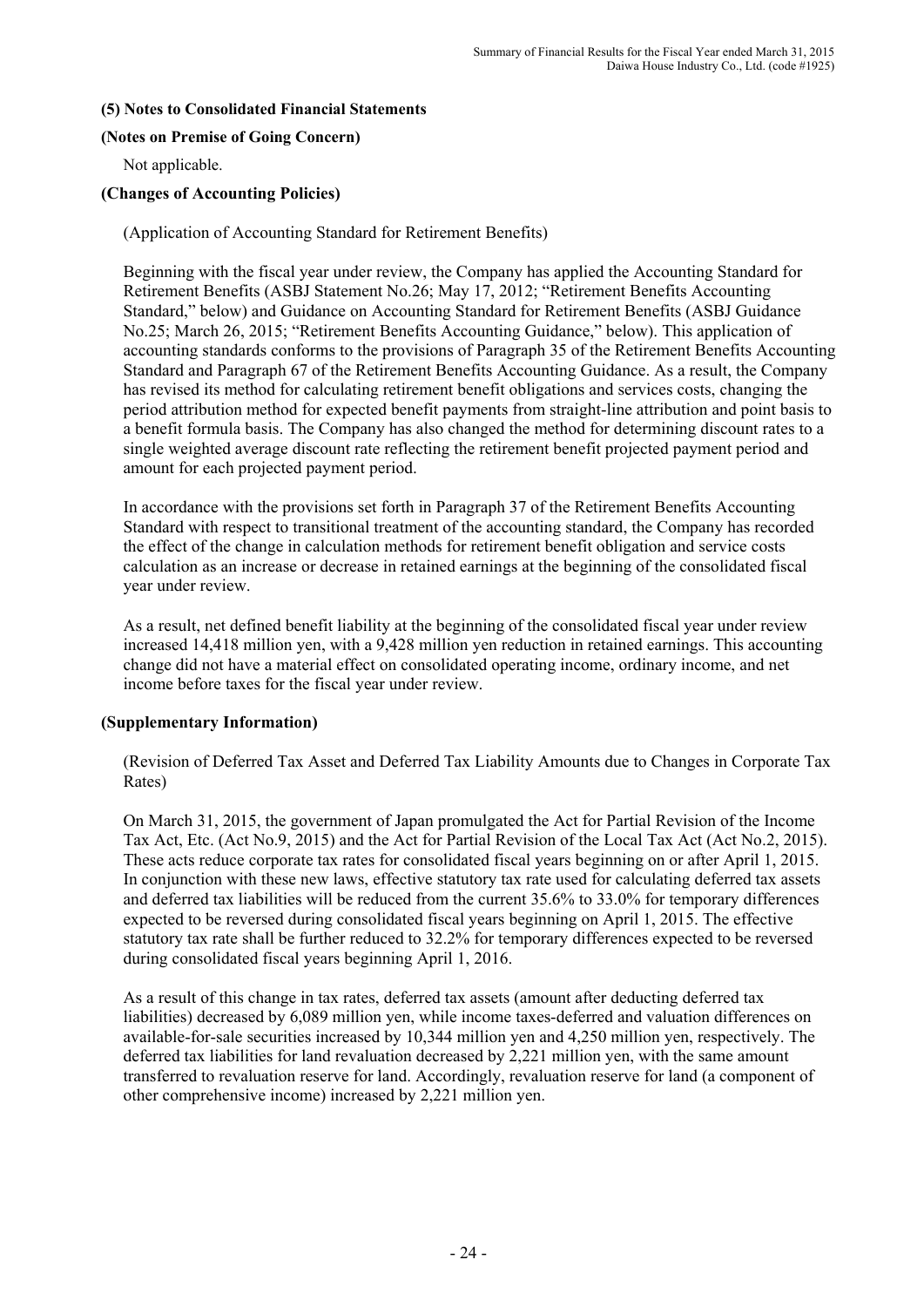#### **(Segment Information)**

#### **a. Segment Information**

#### **1. Outline of reportable business segments**

The reportable business segments of the Group consist of those for which separate financial information is available within the Group's structural units. Segments are also subject to regular reviews as the management determines the allocation of management resources and assesses the business performance.

 The Daiwa House Group engages in a comprehensive business across a broad range of fields, including the construction of residential housing and commercial buildings. The Group established seven business segments, set up a comprehensive strategy for each business segment and operates to enhance competitiveness with prompt decision-making and sophisticated expertise, integrating its value chain and sharing its customer base.

 Accordingly, our business segments consist of different products and services, based on their business domains. Excluding the Other Businesses segment, there are six reportable business segments as core business domains: Single-Family Houses Business, Rental Housing Business, Condominiums Business, Existing Home Business, Commercial Facilities Business, and Logistics, Business and Corporate Facilities Business.

 In the Single-Family Houses Business segment, we engage in construction by order of single-family houses and the sale of a package of new house and land. In the Rental Housing Business segment, the Group conducts rental housing development, construction, management, operation, and real estate agency services. In the Condominium Business segment, we develop, sell, and manage condominiums. In the Existing Home Business segment, the Group engages in renovation and real estate agency services. The Commercial Facilities Business segment develops, builds, manages, and operates commercial facilities. The Logistics, Business and Corporate Facilities Business segment develops and builds logistics and manufacturing facilities, and medical and nursing-care facilities, and builds, manages, and operates temporary facilities.

#### **2. Method of calculating sales and operating income, assets and others by reportable business segment**

The method of accounting by reportable business segment has been to state the amount based on the accounting standard used for the presentation of consolidated financial statements.

Reportable segment income is a figure that is based on operating income.

Inter-segment income and transfers are based on the prevailing market price.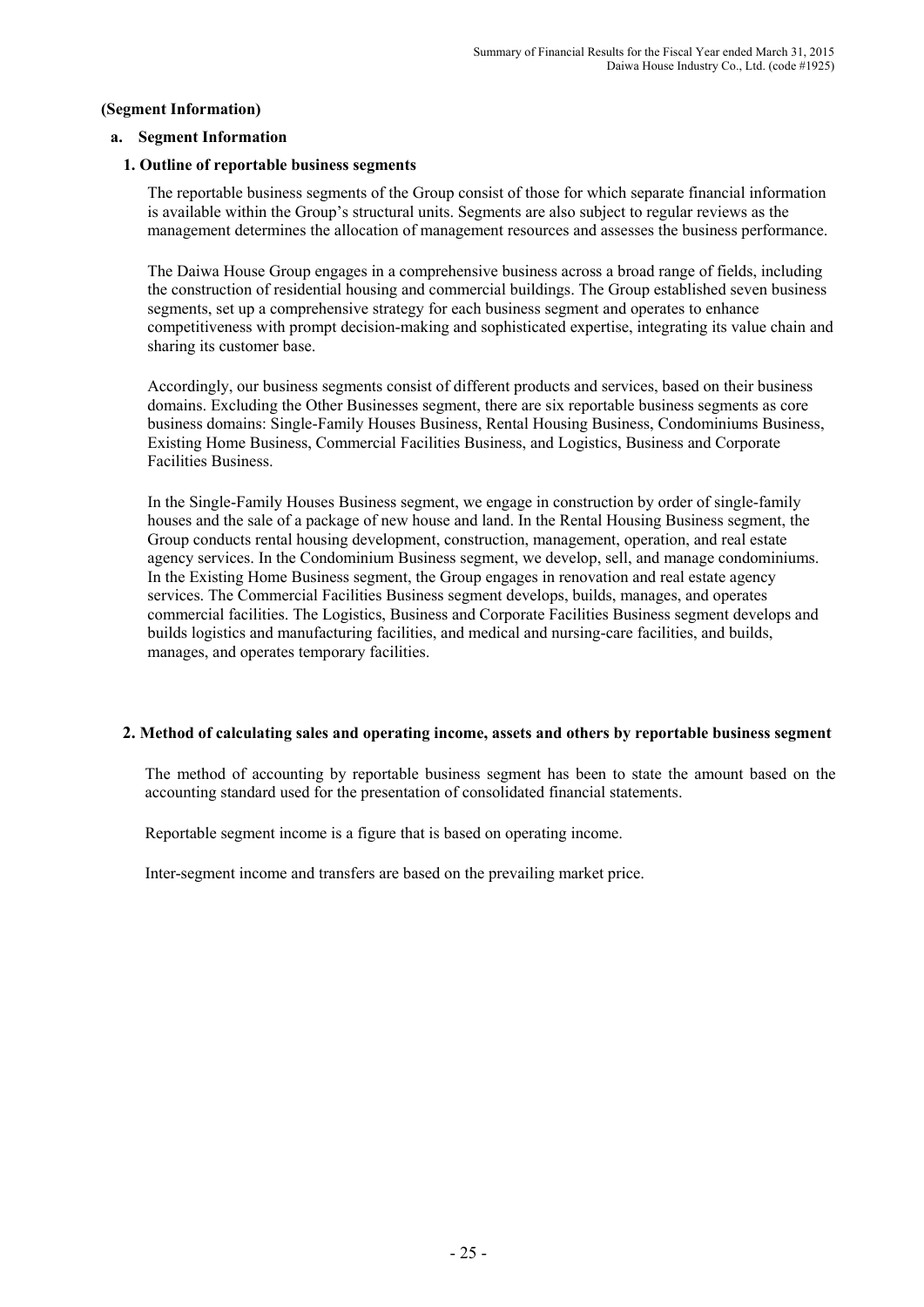#### **3. Sales and operating income, assets and others by reportable business segment**

#### **Previous fiscal year (From April 1, 2013 to March 31, 2014)**

|                                                                               |                                                     |         |              |                                     |                                         |         | (Millions of yen) |
|-------------------------------------------------------------------------------|-----------------------------------------------------|---------|--------------|-------------------------------------|-----------------------------------------|---------|-------------------|
|                                                                               |                                                     |         |              | <b>Reportable Business Segments</b> |                                         |         |                   |
|                                                                               | Single-Family<br>Rental<br><b>Houses</b><br>Housing |         | Condominiums | Existing<br>Home<br><b>Business</b> | Commercial<br>Facilities<br>& Corporate |         | Total             |
| <b>Sales</b><br>$(1)$ Sales to<br>customers                                   | 392,761                                             | 686,424 | 242,309      | 84,666                              | 409,397                                 | 585,096 | 2,400,655         |
| $(2)$ Inter-segment<br>sales or transfers                                     | 1,720                                               | 2,332   | 483          | 2,035                               | 12,583                                  | 7,093   | 26,249            |
| Total                                                                         | 394,481                                             | 688,756 | 242,792      | 86,702                              | 421,981                                 | 592,190 | 2,426,905         |
| Operating income                                                              | 13,389                                              | 64,279  | 10,705       | 9,311                               | 60,764                                  | 26,934  | 185,385           |
| Assets                                                                        | 220,155                                             | 245,015 | 267,644      | 11,837                              | 450,564                                 | 690,342 | ,885,559          |
| Others                                                                        |                                                     |         |              |                                     |                                         |         |                   |
| Depreciation                                                                  | 3,026                                               | 6,701   | 1,842        | 149                                 | 14,200                                  | 6,357   | 32,278            |
| Net increase in<br>property, plant and<br>equipment, and<br>intangible assets | 6,370                                               | 13,450  | 5,365        | 403                                 | 44,043                                  | 113,188 | 182,822           |

|                                                                               | Other<br><b>Businesses</b><br>(Note: 1) | Subtotal  | Adjustment<br>(Note: 2) | Amounts<br>on the<br>consolidated<br>financial<br>statements |
|-------------------------------------------------------------------------------|-----------------------------------------|-----------|-------------------------|--------------------------------------------------------------|
| <b>Sales</b>                                                                  |                                         |           |                         |                                                              |
| $(1)$ Sales to<br>customers                                                   | 299,662                                 | 2,700,318 |                         | 2,700,318                                                    |
| $(2)$ Inter-segment<br>sales or transfers                                     | 94,281                                  | 120,531   | (120, 531)              |                                                              |
| Total                                                                         | 393,944                                 | 2,820,849 | (120, 531)              | 2,700,318                                                    |
| Operating income                                                              | 14,082                                  | 199,467   | (35, 891)               | 163,576                                                      |
| Assets                                                                        | 562,090                                 | 2,447,649 | 218,296                 | 2,665,946                                                    |
| Others                                                                        |                                         |           |                         |                                                              |
| Depreciation                                                                  | 15,516                                  | 47.794    | 738                     | 48,533                                                       |
| Net increase in<br>property, plant and<br>equipment, and<br>intangible assets | 34,155                                  | 216,977   | 381                     | 217,358                                                      |

Notes: 1. Other Businesses include construction support, resort hotels and sports life business, city hotels, overseas businesses and others.

2. Adjustment:

- (1) 35,891 million yen in adjustments to operating income by business segment includes 1,075 million yen in elimination within business segments, 717 million yen in amortization of goodwill, and 35,533 million yen in corporate expenses not allocated to each business segment. Corporate expenses mainly consist of general and administrative expenses and experiment and research expenses not attributable to reportable business segments.
- (2) 218,296 million yen in adjustments to assets by business segment includes 199,693 million yen in elimination within business segments, and 417,990 million yen in the Group assets. Group assets mainly consist of the Company's surplus funds (cash and deposits), the Company's long-term investment funds (investment securities), and the assets associated with Administration Headquarters of the Company.
- (3) 738 million yen in adjustments to depreciation by business segment includes 376 million yen in elimination within business segments, and 1,115 million yen in the depreciation attributable to Group assets.
- (4) 381 million yen in adjustments to net increase in property, plant and equipment, and intangible assets by business segment includes 715 million yen in elimination within business segments, and 1,096 million yen in Headquarters' capital investment of the Company, such as properties and equipment.
- 3. Operating income by business segment is adjusted to correspond to operating income in the consolidated statements of income.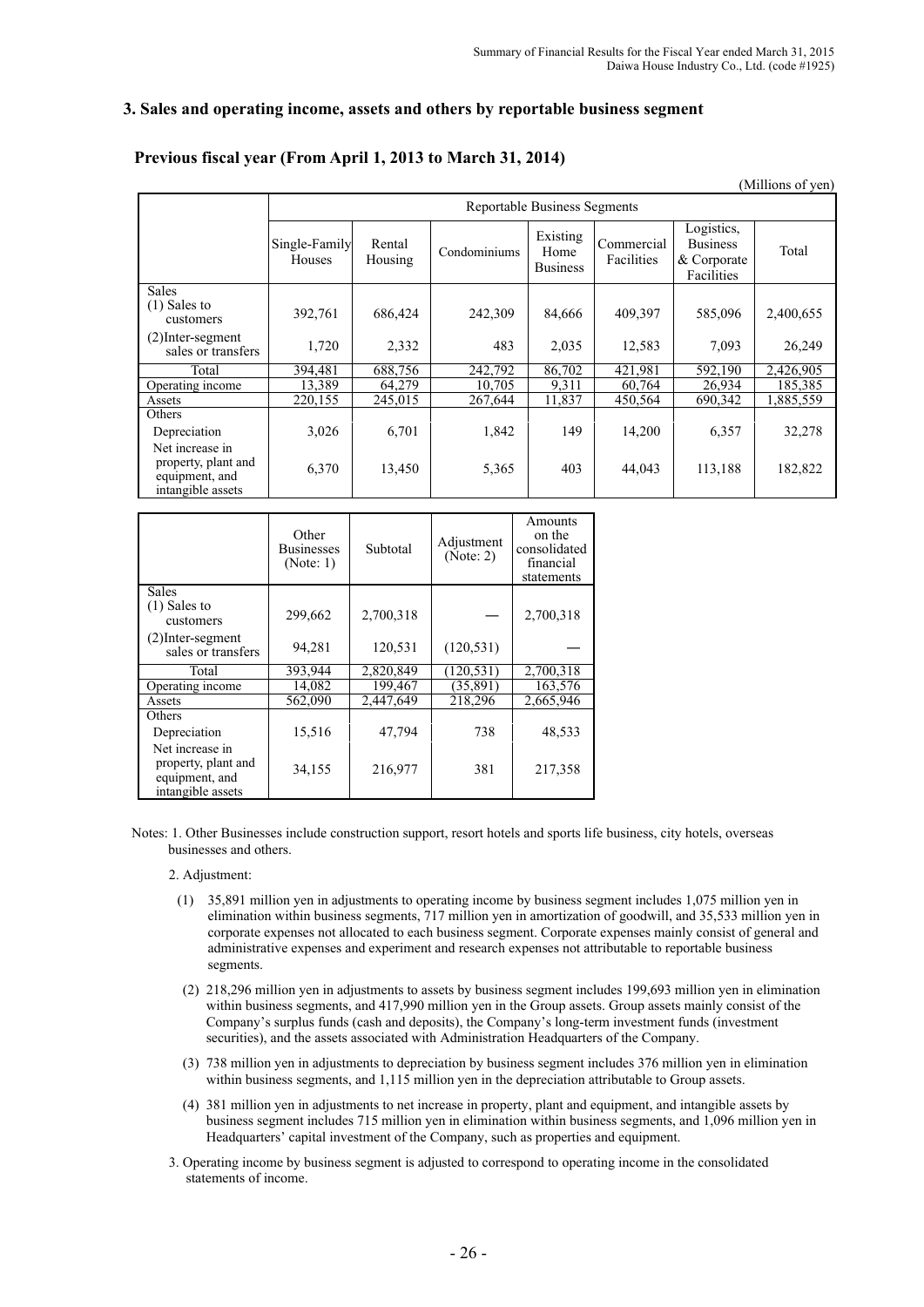|                                                                               |                         |                                     |              |                                     |                          |                                                            | (Millions of yen) |  |  |  |  |  |
|-------------------------------------------------------------------------------|-------------------------|-------------------------------------|--------------|-------------------------------------|--------------------------|------------------------------------------------------------|-------------------|--|--|--|--|--|
|                                                                               |                         | <b>Reportable Business Segments</b> |              |                                     |                          |                                                            |                   |  |  |  |  |  |
|                                                                               | Single-Family<br>Houses | Rental<br>Housing                   | Condominiums | Existing<br>Home<br><b>Business</b> | Commercial<br>Facilities | Logistics,<br><b>Business</b><br>& Corporate<br>Facilities | Total             |  |  |  |  |  |
| <b>Sales</b><br>$(1)$ Sales to<br>customers                                   | 371,978                 | 770,508                             | 230,662      | 89,992                              | 444,603                  | 578,666                                                    | 2,486,412         |  |  |  |  |  |
| $(2)$ Inter-segment<br>sales or transfers                                     | 3,364                   | 2,447                               | 682          | 1,671                               | 11,614                   | 2,902                                                      | 22,683            |  |  |  |  |  |
| Total                                                                         | 375,343                 | 772,955                             | 231,344      | 91,664                              | 456,218                  | 581,569                                                    | 2,509,096         |  |  |  |  |  |
| Operating income                                                              | 8,841                   | 69,597                              | 10.819       | 9,976                               | 67,279                   | 38,444                                                     | 204.957           |  |  |  |  |  |
| Assets                                                                        | 209,548                 | 263,607                             | 306,218      | 9,870                               | 509,017                  | 831,798                                                    | 2,130,060         |  |  |  |  |  |
| Others<br>Depreciation                                                        | 3,529                   | 7,042                               | 2,023        | 174                                 | 15,168                   | 7,963                                                      | 35,902            |  |  |  |  |  |
| Net increase in<br>property, plant and<br>equipment, and<br>intangible assets | 5,030                   | 33,258                              | 4,572        | 194                                 | 46,873                   | 121,763                                                    | 211,692           |  |  |  |  |  |

### **Reporting fiscal year (From April 1, 2014 to March 31, 2015)**

|                                                                               | Other<br><b>Businesses</b><br>(Note: 1) | Subtotal  | Adjustment<br>(Note: 2) | Amounts<br>on the<br>consolidated<br>financial<br>statements |
|-------------------------------------------------------------------------------|-----------------------------------------|-----------|-------------------------|--------------------------------------------------------------|
| <b>Sales</b><br>$(1)$ Sales to<br>customers                                   | 324,302                                 | 2,810,714 |                         | 2,810,714                                                    |
| $(2)$ Inter-segment<br>sales or transfers                                     | 102,209                                 | 124,893   | (124, 893)              |                                                              |
| Total                                                                         | 426.512                                 | 2,935,608 | (124, 893)              | 2,810,714                                                    |
| Operating income                                                              | 10,288                                  | 215,246   | (34, 894)               | 180,352                                                      |
| Assets                                                                        | 612,381                                 | 2,742,442 | 278,564                 | 3,021,007                                                    |
| Others                                                                        |                                         |           |                         |                                                              |
| Depreciation                                                                  | 16,510                                  | 52,413    | 870                     | 53,283                                                       |
| Net increase in<br>property, plant and<br>equipment, and<br>intangible assets | 42,126                                  | 253,818   | 21,171                  | 274,990                                                      |

Notes: 1. Other Businesses include construction support, resort hotels and sports life business, city hotels, overseas businesses and others.

#### 2. Adjustment:

- (1) 34,894 million yen in adjustments to operating income by business segment includes 446 million yen in elimination within business segments, 716 million yen in amortization of goodwill, and 35,164 million yen in corporate expenses not allocated to each business segment. Corporate expenses mainly consist of general and administrative expenses and experiment and research expenses not attributable to reportable business segments.
- (2) 278,564 million yen in adjustments to assets by business segment includes 237,311 million yen in elimination within business segments, and 515,875 million yen in the Group assets. Group assets mainly consist of the Company's surplus funds (cash and deposits), the Company's long-term investment funds (investment securities), and the assets associated with Administration Headquarters of the Company.
- (3) 870 million yen in adjustments to depreciation by business segment includes 401 million yen in elimination within business segments, and 1,272 million yen in the depreciation attributable to Group assets.
- (4) 21,171 million yen in adjustments to net increase in property, plant and equipment, and intangible assets by business segment includes 1,345 million yen in elimination within business segments, and 22,517 million yen in Headquarters' capital investment of the Company, such as properties and equipment.
- 3. Operating income by business segment is adjusted to correspond to operating income in the consolidated statements of income.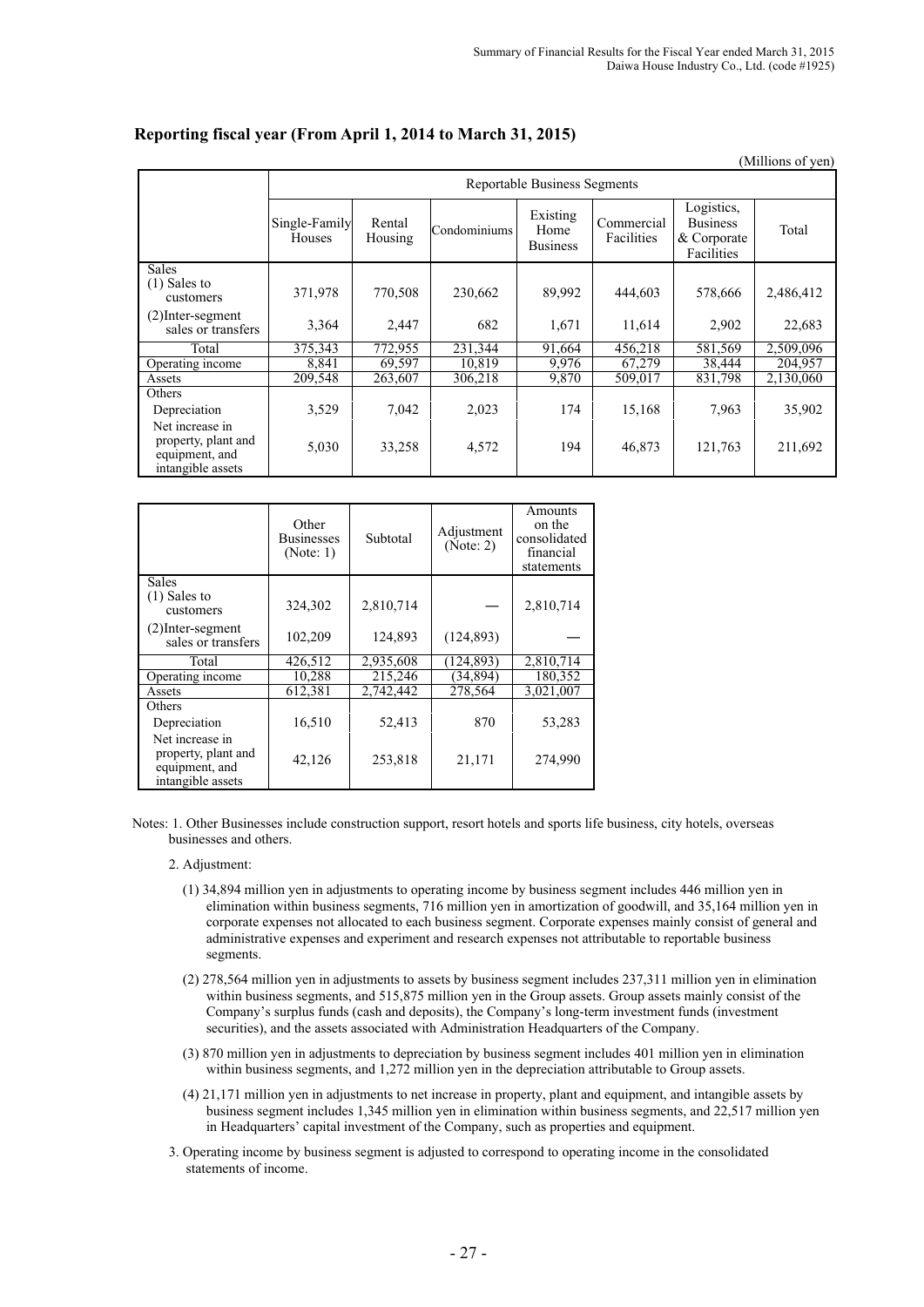# **b. Information regarding impairment loss on noncurrent assets, by reportable business segment Previous fiscal year (from April 1, 2013 to March 31, 2014)**

|                    |                             |                   |                                      |                                     |                          |                                                        |                                     |                            | (Millions of yen) |
|--------------------|-----------------------------|-------------------|--------------------------------------|-------------------------------------|--------------------------|--------------------------------------------------------|-------------------------------------|----------------------------|-------------------|
|                    | Single-<br>Family<br>Houses | Rental<br>Housing | Condo-<br>$\cdot$ $\cdot$<br>miniums | Existing<br>Home<br><b>Business</b> | Commercial<br>Facilities | Logistics,<br>Business $\&$<br>Corporate<br>Facilities | Other<br><b>Businesses</b><br>$(*)$ | Eliminations/<br>Corporate | Total             |
| Impairment<br>loss | 137                         | 601               | 517                                  |                                     | 742                      | 997                                                    | 2,607                               |                            | 5,610             |

(\*) Amounts are construction-support related business and resort hotels and sports life business.

#### **Reporting fiscal year (from April 1, 2014 to March 31, 2015)**

|                    |                             |                   |                                    |                                     |                          |                                                        |                                     |                            | (Millions of yen) |
|--------------------|-----------------------------|-------------------|------------------------------------|-------------------------------------|--------------------------|--------------------------------------------------------|-------------------------------------|----------------------------|-------------------|
|                    | Single-<br>Family<br>Houses | Rental<br>Housing | Condo-<br>$\sim$ $\sim$<br>miniums | Existing<br>Home<br><b>Business</b> | Commercial<br>Facilities | Logistics,<br>Business $\&$<br>Corporate<br>Facilities | Other<br><b>Businesses</b><br>$(*)$ | Eliminations/<br>Corporate | Total             |
| Impairment<br>loss | 289                         | 285               | 361                                |                                     | 1,106                    | 159                                                    | 8,979                               |                            | 11,182            |

(\*)Amounts are construction-support related business and resort hotels and sports life business.

#### **c. Information regarding amortization of goodwill, and unamortized balances of goodwill, by reportable business segment**

#### **Previous fiscal year (from April 1, 2013 to March 31, 2014)**

|                                                              |                             |                   |                   |                                     |                          |                                                        |                                     |                            | (Millions of yen) |
|--------------------------------------------------------------|-----------------------------|-------------------|-------------------|-------------------------------------|--------------------------|--------------------------------------------------------|-------------------------------------|----------------------------|-------------------|
|                                                              | Single-<br>Family<br>Houses | Rental<br>Housing | Condo-<br>miniums | Existing<br>Home<br><b>Business</b> | Commercial<br>Facilities | Logistics,<br>Business $\&$<br>Corporate<br>Facilities | Other<br><b>Businesses</b><br>$(*)$ | Eliminations/<br>Corporate | Total             |
| Amortization<br>of goodwill                                  |                             | (8)               | 1,036             |                                     | 525                      | 1,646                                                  | (245)                               |                            | 2,955             |
| Fiscal year-<br>end<br>unamortized<br>balance of<br>goodwill |                             | (111)             | 17,975            |                                     | 5,465                    | 31,292                                                 | (4,710)                             |                            | 49,910            |

(\*) Amounts are construction-support related.

#### **Reporting fiscal year (from April 1, 2014 to March 31, 2015)**

|                                                              | (Millions of yen)           |                   |                   |                                     |                          |                                                        |                                     |                            |        |
|--------------------------------------------------------------|-----------------------------|-------------------|-------------------|-------------------------------------|--------------------------|--------------------------------------------------------|-------------------------------------|----------------------------|--------|
|                                                              | Single-<br>Family<br>Houses | Rental<br>Housing | Condo-<br>miniums | Existing<br>Home<br><b>Business</b> | Commercial<br>Facilities | Logistics,<br>Business $\&$<br>Corporate<br>Facilities | Other<br><b>Businesses</b><br>$(*)$ | Eliminations/<br>Corporate | Total  |
| Amortization<br>of goodwill                                  |                             | (8)               | 1,308             |                                     | 534                      | 1,646                                                  | (249)                               |                            | 3,232  |
| Fiscal year-<br>end<br>unamortized<br>balance of<br>goodwill |                             | (103)             | 17,069            |                                     | 4,654                    | 29,645                                                 | (3, 129)                            |                            | 48,136 |

(\*) Amounts are construction-support related.

#### **d. Information regarding gain on negative goodwill, by reportable business segment**

#### **Previous fiscal year (from April 1, 2013 to March 31, 2014)**

Not applicable.

#### **Reporting fiscal year (from April 1, 2014 to March 31, 2015)**

Not applicable.